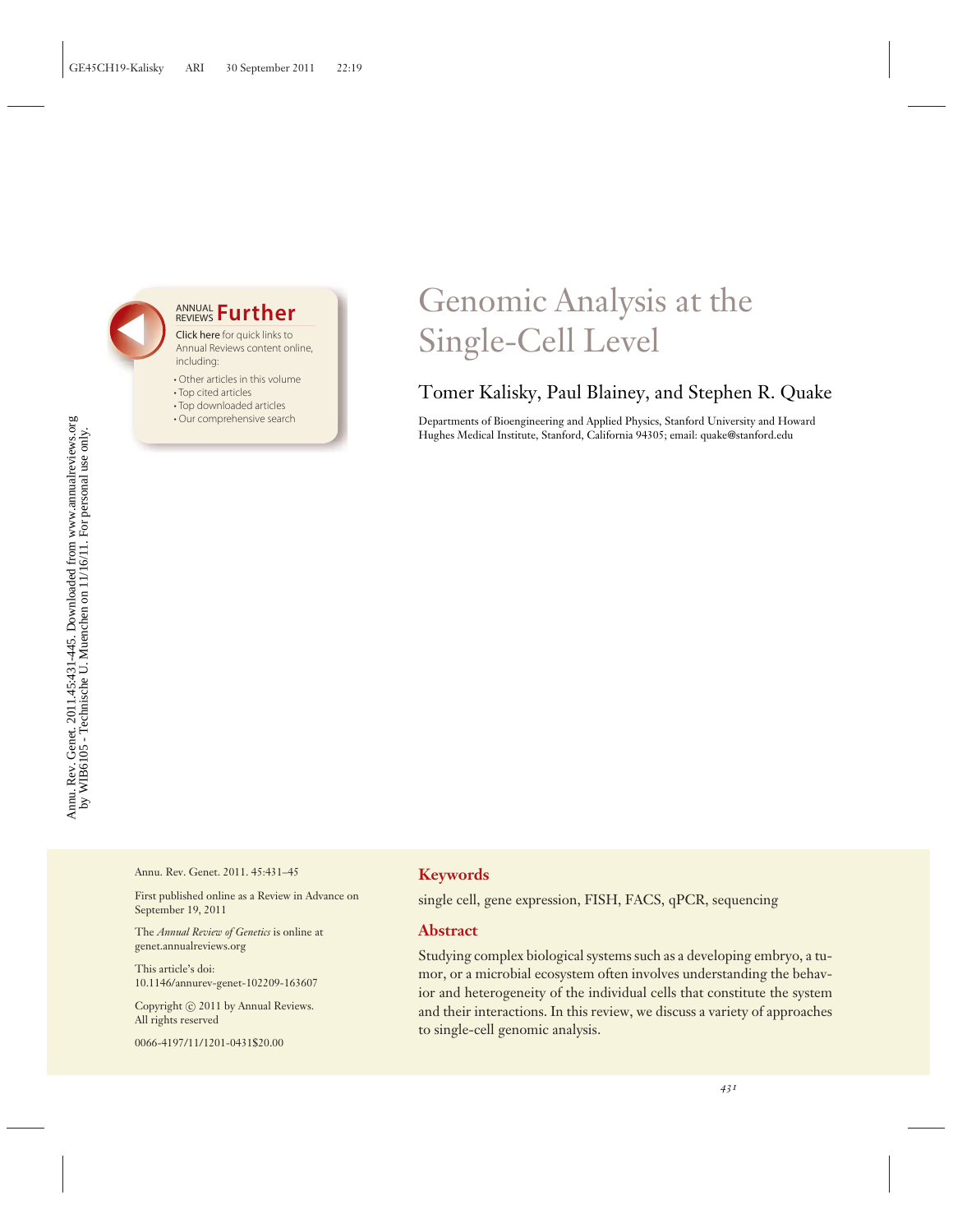#### **INTRODUCTION: WHY SINGLE CELLS?**

The genomic era has enabled a wide range of technologies for measuring high-throughput quantitative biological data. These technologies, ranging from fluorescence microscopy and polymerase chain reaction (PCR) to microarrays and sequencing, have successfully been applied to bulk samples containing many thousands of cells. Furthermore, the ability to dissect heterogeneity with single-cell resolution has become a powerful approach to study complex phenomena such as cancer, development, microbial ecology, and noise in biological systems.

For example, a developing embryo, tissue, or tumor consists of many types of cells that may be spatially organized in intricate structures. The cell types that are responsible for renewing the tissue may consist of a vanishingly small fraction of the entire tissue. In order to understand the development and cellular hierarchies of these complex systems the various cell types have to be classified and analyzed. Another example is in microbiology: In most environmental samples, only one percent of the species can be grown in pure culture. Therefore, the ability to isolate individual microbes from a complex environmental sample and study their genomes provides a powerful analytical tool to probe biological "dark matter."

It is also becoming clear that gene expression is rather noisy at the single-cell level, both because of the small number of molecules controlling biochemical processes in the cell and the changing microenvironment (19, 24, 61). Given this constraint, one might ask how living organisms elicit the desired outcome to a given condition. Levsky et al. (46) discussed possible solutions to this problem: It might be that many genes are functionally redundant and that the differences in possible biological outcomes from variations in the expression of individual genes are less significant. Another possibility they proposed is that the variability in messenger RNA (mRNA) numbers is "averaged out" over time such that all cells express the necessary genes at some time point,

resulting in similar protein levels. Finally, it is likely that the levels of certain critical cellular components are tightly regulated by biochemical mechanisms, such as feedback loops. Recently, Shinar et al. (73) found general structural attributes in biochemical networks that confer robustness to concentrations of certain chemical components in the network.

In order to test these various hypotheses, precise high-throughput single-cell genomic measurements must be performed. In this review, we examine the main single-cell genomic technologies and discuss their capabilities, throughput, and applications.

#### **MICROSCOPY-BASED METHODS**

Since the invention of the microscope, much of the progress in cell biology depended on finding the best way to view proteins, organelles, and other cellular components. Pathologists use a wide variety of antibodies to stain specific proteins in fixed cells and tissue sections (12). Cell imaging has been revolutionized with the development of genetically encoded fluorescent proteins, which have enabled unprecedented single-cell analysis of protein location and trafficking within live cells (11, 74).

For example, in a recent work Livet et al. (48, 50) genetically labeled neurons with multiple distinct colors by means of stochastic Cre/lox recombination of fluorescent proteins and were able to visualize hundreds of neighboring axons and synaptic contacts in brains of transgenic mice. Viollier et al. (92) studied the spatial organization of the chromosome of the bacterium *Caulobacter crescentus*. By expressing the fluorescently tagged DNA-binding proteins LacI-CFP (cyan fluorescent protein) and TetR-YFP (yellow fluorescent protein) in combination with a transposition strategy for inserting the binding sites lacO and tetO for these proteins into random sites in the bacterial DNA, they were able to label the cellular position of 112 individual loci dispersed over the circular chromosome of individual living bacteria. They found that these loci are arrayed in linear order along the long axis of the cell and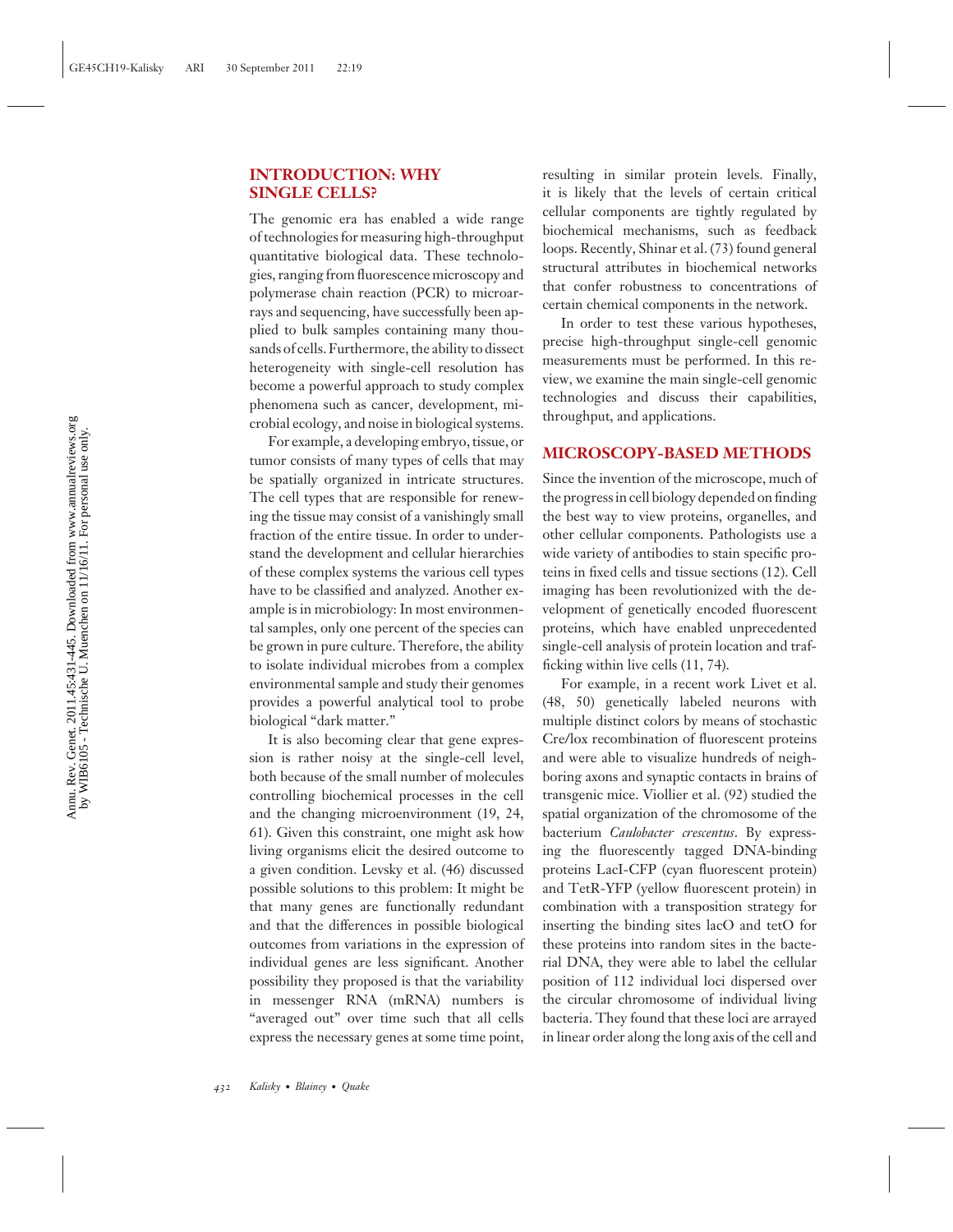that this organization is being established during cell division while DNA replication is still in progress.

Microscopy approaches have also been used to directly visualize nucleic acids. RNA fluorescent in situ hybridization (FISH) uses fluorescently tagged oligonucleotide probes to mark expressed mRNA molecules in fixed cells (22, 66). A probe can be designed for any gene with a known sequence, and cells can be studied in the context of their surrounding tissues, which is important for studying tissues and tumors. For example, Raj et al. (64) used RNA-FISH to count single mRNA molecules in single cells, and by stochastic modeling of the cell-cell variability, calculated biochemical parameters involved in gene transcription. Topalidou et al. (88) used single-cell mRNA counting to show that the gene *alr-1* in *Caenorhabditis elegans* is essential to control the cell-cell variability of the gene *mec-3*, a key regulator in the differentiation of the nematode's touch receptor neurons. In another work, Raj et al. (65, 80) used mRNA counting in *C. elegans* embryos to study incomplete penetrance—the phenomenon by which only a fraction of a population of organisms that harbors a mutation at a particular genetic locus develops the corresponding mutant characteristics. They showed that in mutants for the gene *skn-1*—a maternally supplied regulator for intestinal development in *C. elegans*—the embryos had a larger variability in an intermediate downstream transcription factor *end-1* than the wild type. Intestinal differentiation occurred only in the small fraction of embryos whose *end-1* expression exceeded a certain threshold.

It is also possible to follow mRNA molecules in live cells that were engineered for this purpose. Bertrand et al. (5) constructed a system with two components: (*a*) a reporter mRNA designed to contain multiple binding sites (stem loop structures) for the coat protein of the bacterial phage MS2, and (*b*) a GFP-MS2 fusion protein that is constitutively expressed. This method, also known as "MS2 tagging," enabled them to visualize real time localization of the mRNA in living yeast cells. Golding et al.

(27, 28) used a similar approach to track single mRNA molecules in living *Escherichia coli*, along with the levels of their associated protein.

The strength of microscopy is that it preserves the geometry of the tissue or cell that one is studying, and one can use this to understand the spatial relationships between various cells or cellular components and how it corresponds to their gene expression properties. The limitations of microscopy-based methods mainly relate to their throughput and the ability to automate and parallelize genomic measurements. These limitations can sometimes be circumvented by partitioning the sample into many microchambers in combination with automated microscopy. Neumann et al. (58, 59) used transfected cell microarrays, in which cells are directly seeded on a microarray spotted with small interfering RNA (siRNA) transfection mixes. In conjunction with live cell imaging and automated identification of single-cell phenotypes by digital image processing, they were able to perform genome-wide phenotypic profiling for siRNAs, targeting each of the approximately 21,000 protein-coding genes in the human genome. A different approach was used by Gomez-Sjoberg et al. (29), who designed a microfluidic device with 96 chambers, each allowing cells to grow under separate time-dependent controlled conditions. Tay et al. (86) used this device to study the response of the transcription factor nuclear factor (NF)-κB to different concentrations of the signaling molecule tumor-necrosis factor (TNF)- $\alpha$  in thousands of live cells, and found, in contrast to population-level studies with bulk assays, that the activation is a heterogeneous "digital" process at the single-cell level with fewer cells responding at lower doses. Falconnet et al. (20) used a similar device to study cell-cell variability in yeast response to pheromone signaling across various genotypes and conditions. Taniguchi et al. (85) created a library of more than 1,000 strains of *E. coli*, with each strain having a particular gene tagged with the YFP coding sequence. Using a combination of fluorescence microscopy and mRNA FISH (targeting the

**FISH:** fluorescent in situ hybridization

**siRNA:** small interfering RNA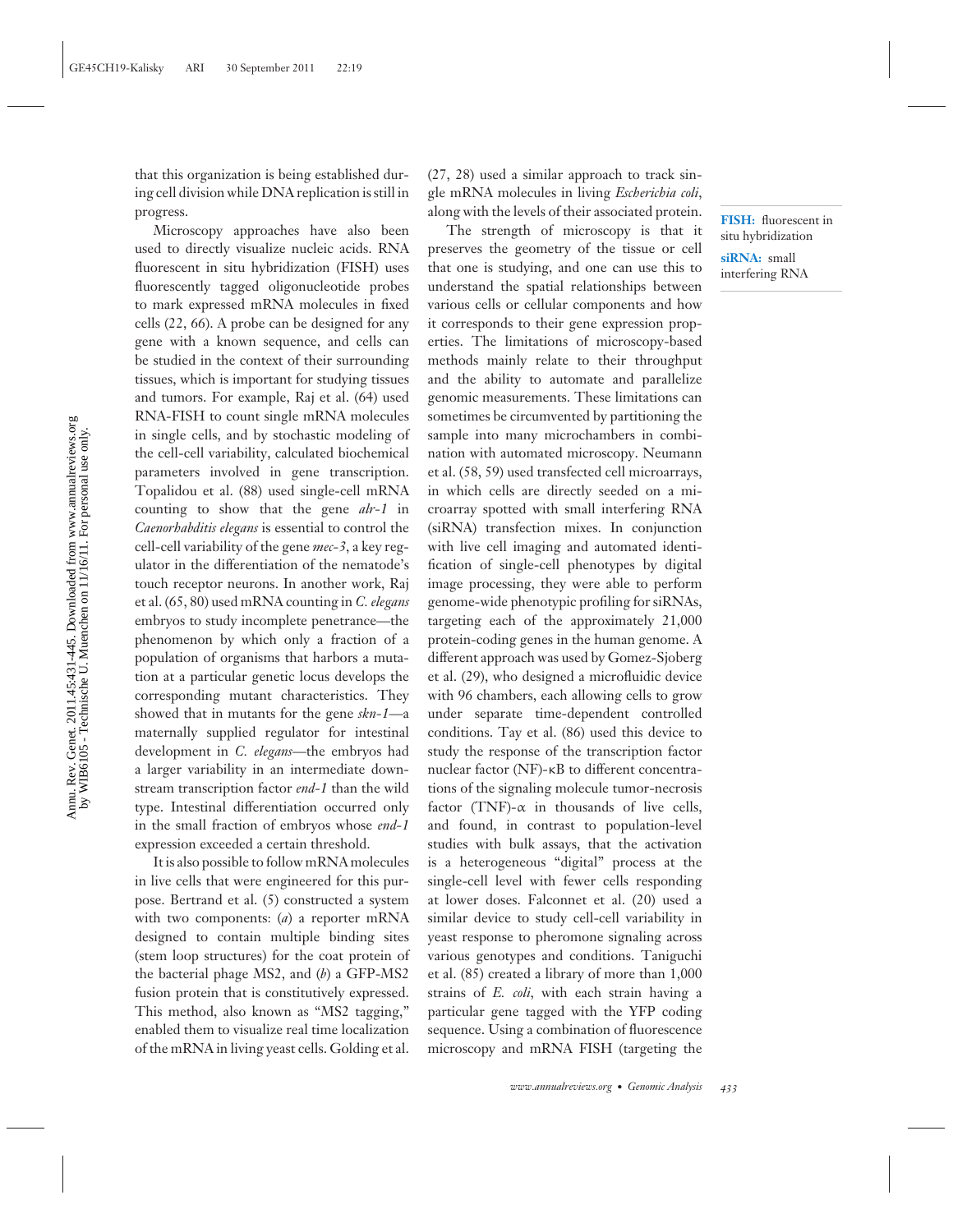#### **Fluorescenceactivated cell sorting (FACS):** the act of sorting cells based on fluorescent properties measured by flow

**HSCs:** hematopoietic stem cells

cytometry

YFP coding sequence), they simultaneously measured protein and mRNA levels in thousands of single cells. These high-throughput measurements were facilitated by an automated microfluidic device. Four thousand cells of each strain were injected into each of the 96 separate lanes and immobilized on a polylysine-coated coverslip for automated fluorescence imaging with single-molecule sensitivity.

#### **FLUORESCENCE-ACTIVATED CELL SORTING**

In the 1970s, flow cytometry and fluorescenceactivated cell sorting (FACS) were developed in order to automate the process of single-cell characterization (72). A FACS machine works by flowing a cell suspension through a narrow stream of fluid. The cells are passed through a laser beam, and the scattered light is collected by detectors that can process it to measure cell characteristics, such as size and granularity. The stream is then passed through a nozzle and broken into small drops, each drop containing a single cell. The drops acquire an electric charge and are then electrostatically deflected into different containers according to the measured cell characteristics. By staining the cells with fluorescent antibodies specific to proteins that are bound to the cell membrane—also called surface markers—it is possible to sort different cell types according to the expression levels of these markers.

FACS machines can process tens of thousands of cells per hour and can measure up to approximately 18 surface markers at a time. The cells remain alive at the end of the process and can be used for functional biological experiments, such as transplantation assays in stem cell research. FACS has become a core technology tool in biomedicine especially in characterizing different types of cells in the blood and immune systems. For example, in the 1980s FACS technology was used to identify the hematopoietic stem cells (HSCs) (75). Similarly, stem cells have been identified for solid tissues [e.g., breast  $(71, 78)$ ] and tumors  $(1, 13)$ . The ability of FACS to perform multiparametric measurements is also useful as a computational tool for investigating biochemical networks. Sachs et al. (69) used FACS to measure the phosphorylation levels of 11 phosphoproteins and phospholipids in human primary naive CD4<sup>+</sup> T cells. They first perturbed the cells with different stimuli, fixed and stained them with antibodies specific to phosphorylated states of signaling proteins, and then used FACS to measure the levels of all 11 markers in thousands of individual cells. Using Bayesian inference they reconstructed the signal transduction network and found previously unknown causal regulatory relationships. Recently, Bendall et al. (2, 4) combined flow cytometry with mass spectrometry: Rather than using fluorescent tags, they used transition element isotopes not normally found in biological systems as chelated antibody tags, which allowed them to overcome the limitations of background noise and spectral overlap between fluorescent tags. Using this technique they created a single-cell profile of the healthy primary human hematopoietic system with 34 simultaneously measured cellular parameters and identified new cell populations involved in hematopoietic differentiation.

Using DNA binding dyes (e.g., DAPI, Hoechst), FACS can be used to study the DNA content of single cells. One application is flow karyotyping—the quantitative analysis and sorting of individual human chromosomes in order to detect and localize genetic abnormalities such as chromosomal deletions and aneuploidy (89, 90). Another application is to discern between different stages of the cell cycle in single cells: DNA binding dyes in conjunction with pulse labeling of the DNAreplicating cells with a synthetic nucleoside (BrdU) can allow one to discern between the G1, S, and G2/M phases in single cells. These methods can be used to study tumors and genetically inherited diseases. FACS can also be combined with FISH. For example, Kalyuzhnaya et al. (38) used FISH with probes targeting the 16S rRNA genes of type I and type II methanotrophs—two types of methane metabolizing bacteria. Subsequent FACS sorting was used to separate and enrich these two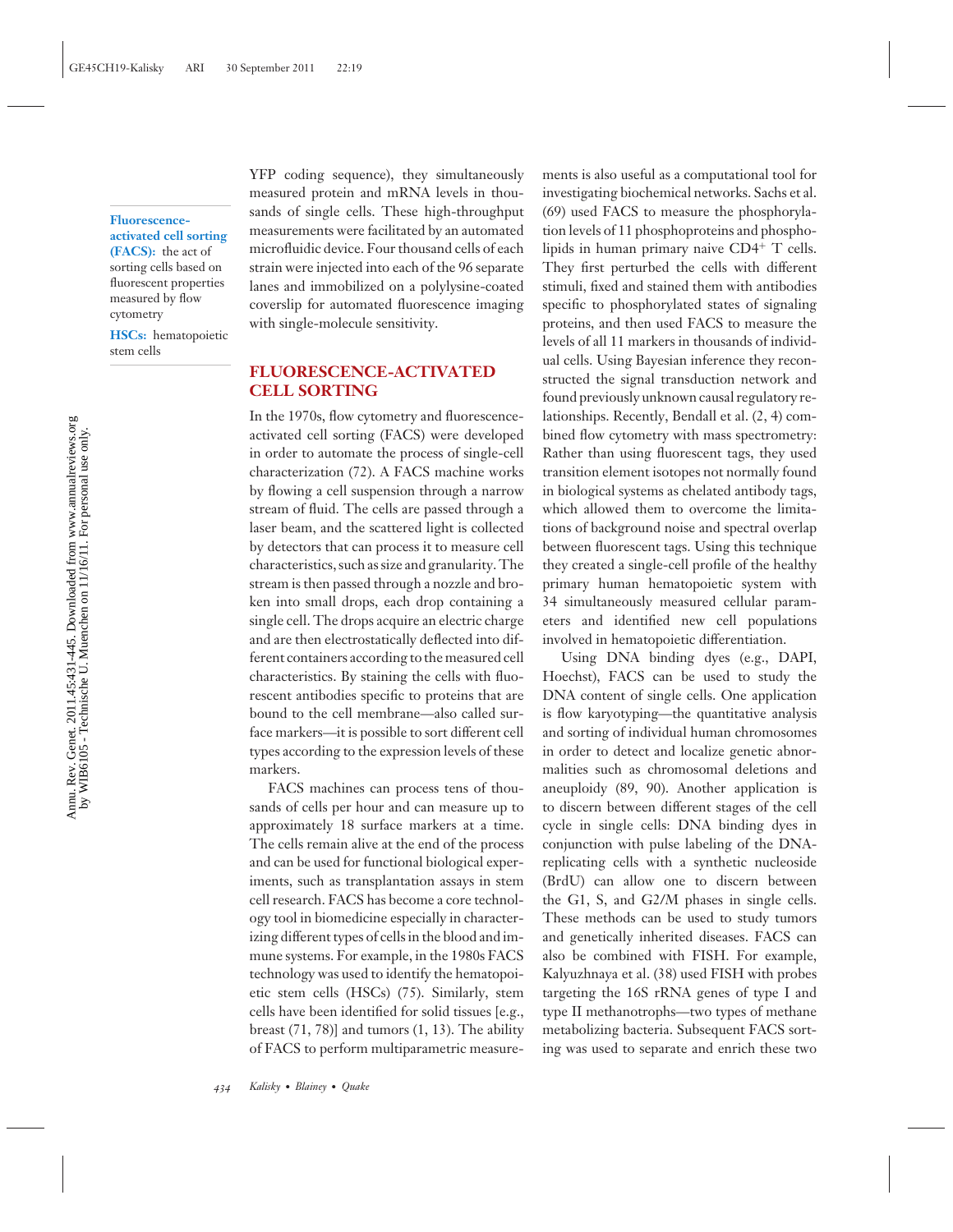populations, followed by PCR amplification of specific sequences for phylogenetic analysis.

The main limitations of FACS machines are related to the number of different fluorescent markers that can be measured simultaneously, the cost of the instruments, and the skill required to operate and maintain them. It is also challenging to detect genes with low expression levels and the spatial context of the cells within their original tissue is lost.

#### **SINGLE-CELL QUANTITATIVE POLYMERASE CHAIN REACTION**

PCR was invented in the 1980s and is used for amplification, detection, and quantification of nucleic acids. Quantitative reverse transcription PCR (qRT-PCR or RT-PCR) incorporates reverse transcription and a fluorescent probe (35) or dsDNA binding dye (e.g., SYB Green I) that allow sensitive measurement and detection of starting material down to single molecule range. The reverse transcription can be performed with gene specific primers or with random hexamers and oligo-dTs. PCR can be multiplexed to allow targeted amplification and quantification of many genes from the same sample.

PCR has been used to amplify DNA (47) and mRNA (43) from single cells for purposes of genetic testing, immunology studies, and gene expression. Bengtsson et al. (3) measured gene expression of five genes from 169 individual mouse pancreatic cells under conditions of high and low glucose and found that mRNA levels can be approximated by a log-normal distribution and that some genes correlate well with each other and others do not. Warren et al. (94) used similar methods to measure cellcell variability in mouse HSCs, granulocytes, naive B cells, and naive T cells, and showed that cell-cell heterogeneity does not increase with mouse age. This study also demonstrated that multigene measurements can be used to distinguish between the different cell populations within a tissue because different cell types appear as distinct clouds in multidimensional gene space. In a different work (93), they used

the more precise approach of digital PCR (dPCR) to make absolute single cell mRNA measurements of the transcription factor PU.1 and the housekeeping gene GAPDH in various hematopoietic cell populations [HSCs, common myeloid progenitors (CMPs), common lymphoid progenitors (CLPs), etc.]. They found divergent levels of PU.1 expression within the CMP's. Stahlberg et al. (77) studied multigene profiles of single astrocytes—starshaped glial cells that are the majority cell type in the central nervous system—and used hierarchical clustering, principal component analysis (PCA), and self-organizing maps (SOM) to identify two subpopulations with distinct gene expression profiles.

Despite these successes, mutliplex quantitative polymerase chain reaction (qPCR) is limited in the number of reactions. For example, if we wish to measure 100 genes from 100 cells we need 10,000 reactions. Microfluidic chips can be used to overcome these limitations by combinatorially mixing the samples and gene detectors and by performing thousands of reactions in parallel on a single chip (49, 76). In a recent work with our collaborator Michael Clarke, we used qPCR on microfluidic devices to compare the expression levels of genes responsible for scavenging reactive oxygen species (ROS) in tumorigenic and non-tumorigenic single cells taken from a mammary tumor induced in transgenic mice (15). We found that some ROS genes were overexpressed in the tumorigenic cells and that this may explain their resilience to radiation treatment. Guo et al. (31) measured the expression levels of 48 genes in hundreds of cells in order to study the differentiation process in embryogenesis. They found that 64 cell-stage mouse blastocysts contain three distinct cell types, which can be distinguished by their gene expression profiles, but that at earlier stages the blastomeres coexpress transcription factors specific to different lineages. They also identified two anticorrelated genes that can be used as early markers for differentiation. Petriv et al. (62) measured the expression profiles of microRNA (miRNA) molecules for phenotypically distinct cell populations isolated from the

**RT:** reverse transcription

#### **Digital PCR (dPCR):**

a method for counting DNA molecules in a sample. The sample is diluted and partitioned into hundreds of chambers such that each chamber contains no more than one molecule, whose presence or absence is detected by qPCR

**CMP:** common myeloid progenitors

**CLP:** common lymphoid progenitors

**qPCR:** quantitative polymerase chain reaction

**miRNA:** microRNA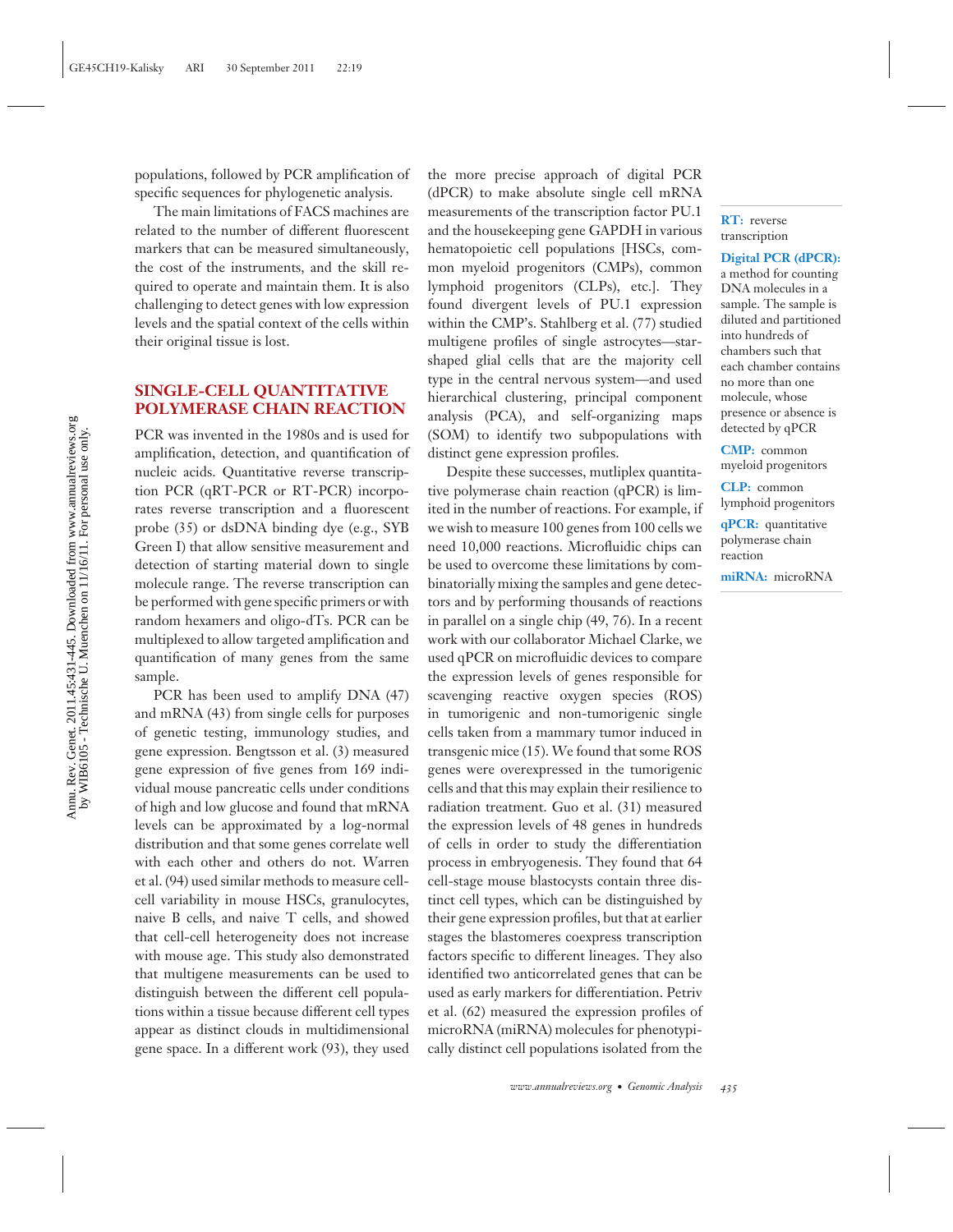**LCM:** laser capture microdissection

**RNAseq:** RNA sequencing

mouse hematopoietic system and used these profiles to infer lineage relations and functional similarity. Single-cell miRNA measurements were used to check the heterogeneity of representative populations. Flatz et al. (23) studied the immune response to different prime-boost vector combinations encoding HIV Env, a gene encoding the viral envelope. Although all vaccines stimulated antigen-specific CD8 T-cell populations of similar magnitude, phenotype, and functionality, single-cell gene expression profiling showed that different subsets of CD8 T cells were differentially induced by different vaccines.

Microfluidic chips are also useful for automated single-cell isolation and allow for more efficient RNA purification and amplification. Marcus et al. (52) designed a microfluidic chip that employed microscopic bead columns for extracting total mRNA from individual single cells and for synthesizing cDNA. This approach provides high mRNA-to-cDNA efficiency and decreases the risk of contamination, and was later used to profile gene expression in single human embryonic stem cells (ESCs) (102). Bontoux et al. (8) used a similar microfluidic chip to profile single neuronal progenitors using on-chip RT followed by template-switching PCR (TS-PCR) amplification (54). Kralj et al. (40) demonstrated T7 amplification of cDNA from single-cell quantities using bead columns constructed in microfluidic chips. Recently, White et al. (96) designed a microfluidic device capable of performing single cell capture, cell lysis, reverse transcription, and qPCR for hundreds of individual cells per run. Using this device, they were able to measure mRNA levels and miRNA levels, and perform single nucleotide variant detection in thousands of single cells.

#### **SINGLE-CELL MICROARRAYS AND RNA SEQUENCING ANALYSIS**

Microarrays enable measurement of thousands of genes at once by hybridization of a fluorescently labelled biological sample to an array

consisting with thousands of synthetic oligonuclotide probes. Modern tiling microarrays can be used for high resolution genomic measurements and whole transcriptome measurements (55), and can also detect noncoding transcripts and miRNAs (79).Microarrays typically require 1–2 μg of mRNA (45, 70), which corresponds to  $10^6$ – $10^7$  cells [assuming 0.1–1 pg of mRNA per cell (17)]. To apply this approach to single cells, the mRNA from each single cell has to be amplified using PCR (16, 30, 37), T7 (17, 51, 91), or isothermal (42) amplification.

Chiang et al. (9) isolated 60 individual cells from a morphologically uniform pancreatic epithelium of a mouse embryo, amplified their transcriptomes using PCR-based amplification, and used microarray analysis to identify distinct cell types. They used these findings to propose a pathway for pancreatic development. Tietjen et al. (87) used laser capture microdissection (LCM) to isolate single cells from the mouse olfactory epithelium and by similar methods found unique expression profiles for olfactory progenitors and neurons. Kamme et al. (39) used LCM, T7-based amplification, and microarray analysis to study heterogeneity in individual CA1 neurons in the rat hippocampus. In a more recent work, Kurimoto et al. (41) used a combination of PCR and T7-based amplification to amplify mRNA for more than 80 high-density microarray hybridizations from a single mammalian cell.

Next-generation sequencing technologies are creating a revolution in the sequencing of whole genomes and transcriptomes. Sequencing provides information that cannot be accessible by other methods (56) since there is no a priori choice of gene products to be probed. DNA sequencing is used to characterize mutations and variability in the genome (e.g., copy number variations) for both coding and noncoding regions. RNA sequencing (RNAseq) can be used to estimate gene expression by counting the number of reads that align to the coding region of every gene. Additionally, it can detect miRNAs and splice variants, and discover new uncharacterized transcripts and markers.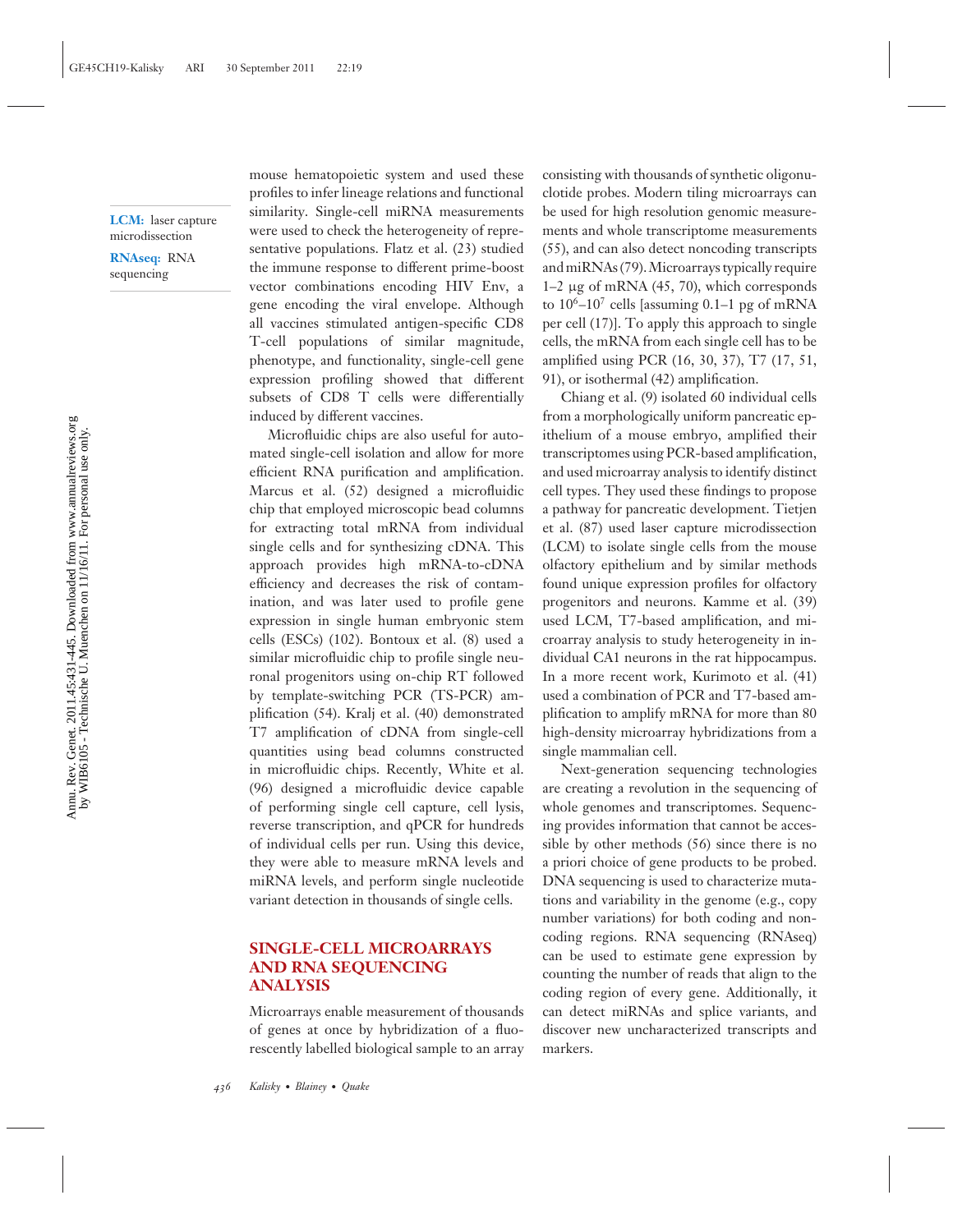Similar to microarrays, sequencing RNA or DNA from single cells requires amplification by PCR (30, 82, 83) or isothermal amplification (42). Tang et al. (83) devised a PCR-based amplification protocol to amplify total mRNA from a single mouse blastomere for mRNAsequencing and identified 75% more reads than microarrays and more than a thousand previously unknown splice junctions. In another work (81), they used this technique to study changes in the transcriptome during the transition from inner cell mass (ICM) cells of blastocysts to ESCs and were able to identify changes in transcript variants and miRNAs.

In general, 20 to 40 million sequencing reads are needed for detection of new genes, splicing variants, and exons (84). The amplification from single-cell quantities introduces bias and non-specific products. For this reason, most sequencing and microarray findings require validation by qPCR, in situ hybridization, or staining. One way that amplification bias may be overcome is by randomly attaching a diverse set of bar codes in order to convert a population of identical DNA molecules into a population of distinct DNA molecules suitable for threshold detection. The absolute number of molecules of each species can then be found by performing amplification and using microarrays or sequencing to identify and count the absolute numbers of distinct target sequences (26).

Historically, the main limitations of microarrays have been cost and low throughput in terms of number of samples. However, the costs of microarray analysis have dropped dramatically and today they are competitive with sequencing-based methods to analyze the transcriptome, thereby having kept pace with the Moore's law advances in sequencing throughput. It has been argued that microarrays represent a more economic and more practical workflow for high-throughput studies (99). In the coming years, we expect that microarray- and sequencing-based approaches will continue to compete and each will have certain technical advantages.

#### **SINGLE-CELL GENOMIC SEQUENCING**

Sequencing has provided innumerable insights into the activities of microbes, the ebb and flow of their populations, and their interactions with one another, with multicellular organisms, and with the physical environment. Historically, this work focused on cloned DNA fragments and pure samples of genomic DNA obtained from axenic cultures. Thus, whole-genome studies were generally limited to the minority of species for which laboratory culture conditions had been established. Single-cell genome sequencing has emerged as a new route to access the uncultivated majority directly, without the need for laboratory growth or indeed a viable sample. The approach has been used to obtain the draft genome of TM7, a candidate phylum with environmental and clinical relevance (53). Other examples include marine microbes (68, 98), an insect symbiont (97), organisms from complex microbial communities such as cattle rumen (36), and the first single-cell archaeal genome, also the first sequence of a wild and free-living ammonium-oxidizing archaeon, *Nitrosoarchaeum limnia* (6).

Single-cell sequencing is useful not only to access the genomes of uncultivated organisms, but also for comparing the genetic sequences of individual cells sequenced from a population. Consortia of cells, be they populations of cells in a tissue, microbial communities of the human microbiome, or environmental microorganisms, contain genomic variation, which provides a window into biologic and ecologic processes of interest. Indeed, genomic heterogeneity drives some aspects of phenotypic heterogeneity observed among closely related cells.

There exist two principal technical requirements for single-cell sequencing, (*a*) the physical isolation of a single cell, and (*b*) the preparation of that material for DNA sequencing. With respect to the first challenge, several approaches have been successfully implemented, including microfluidic flow (53), flow cytometry (68, 98), micromanipulation (97), and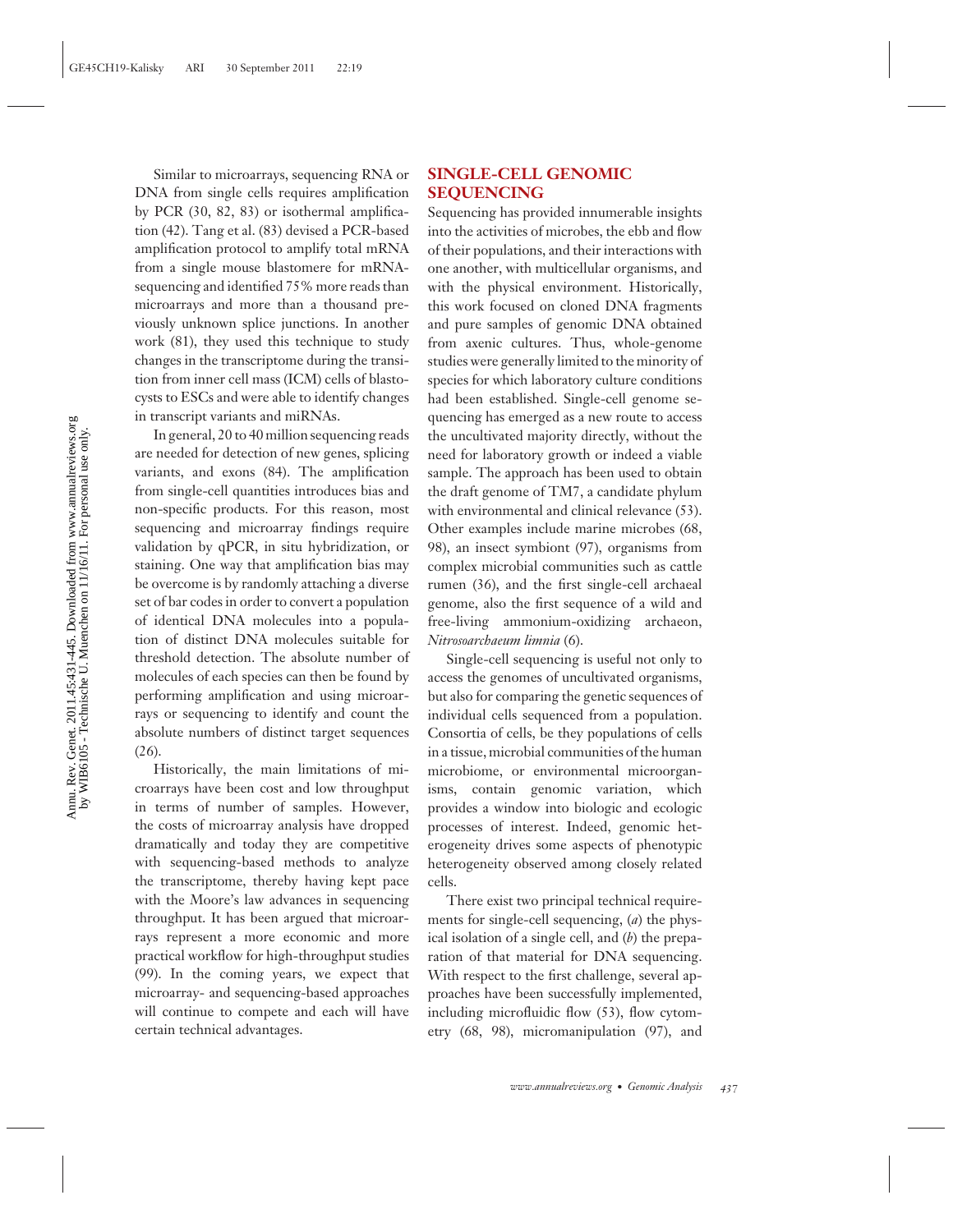**MDA:** multiple displacement amplification

**dMDA:** digital multiple displacement amplification

optical tweezing (6). The femtogram quantities of genomic DNA present in individual microbial cells are insufficient to directly sequence, even with the advent of third generation single molecule sequencing approaches (10, 18, 34, 63, 67). As a result, single-cell genome sequencing depends critically on whole-genome amplification, which has typically been accomplished by multiple displacement amplification (MDA) (14). MDA amplifies a denatured DNA sample isothermally by random priming and the strong strand displacement activity of phi29 DNA polymerase. The reaction can achieve high amplification fold from the contents of a single microbial cell and yield the nanograms to micrograms of DNA typically required for next-generation sequencing (95). For sequencing, the high molecular weight MDA product is transformed into smaller pieces and appended with sequencing platform-specific adaptor sequences.

DNA contaminants pose a particular challenge to de novo genome sequencing projects, as they cannot be identified by comparison with a reference sequence. Contaminants can be introduced at any stage of the workflow, although the steps before amplification are the most sensitive. Any stray DNA molecules introduced spuriously from the microbial sample, laboratory environment/apparatus, or reagents have a strong potential to make up a significant portion of the sequencing library and negatively impact the construction of an accurate sequence assembly. Process engineering can effectively address sample-borne, environmental, and apparatus contamination, but not reagent contamination. Two approaches have emerged to suppress the impact of reagent contamination: UV light treatment of reagents (100), and reduction of the amplification volume to the nanoliter scale (6, 53).

Discussion on the occurrence of a primerderived or template-independent background in MDA has called into question the possibility of eliminating contaminants from MDA reactions (32, 44, 60, 68, 101). Recently, we introduced an assay called digital MDA (dMDA) for counting contaminating DNA fragments with improved sensitivity (7). dMDA established the absence of a template-independent product under commonly used MDA conditions and was used to validate the absence of contamination at the femtogram per ml level in custom-prepared MDA reagents. The adoption of dMDA as a quality control measure by reagent manufacturers would have a dramatic effect in accelerating the adoption of MDA for a variety of applications, including single-cell genome sequencing.

Informatics techniques for assembling and analyzing single-cell genome data are also rapidly advancing (33), and converging with methods used for assembly and analysis of metagenomic datasets due to analogous challenges (e.g., widely variable coverage depth). The combination of single-cell and metagenomic data has proven synergistic at a technical level (6, 36) and promises to forge new conceptual links between single genomes and populations of genomes. The future for single cell–based genomic analyses of microbes is exceptionally bright.

Single-cell genomic analysis has also been used to reconstruct lineages of tumors and tissues in multicellular organisms. Shapiro and colleagues (25) used microsatellite sequence data—short noncoding tandem repeats in the genome—to build lineage trees of tissues and tumors. More recently, Navin et al. (57) used FACS to isolate, amplify, and sequence DNA from approximately 100 single nuclei from different regions of a human primary breast tumor and its associated liver metastasis. From low resolution phylogenetic genomic analysis, they concluded that a single clonal expansion formed the primary tumor and seeded the metastasis.

It is also possible to isolate and amplify single chromosomes from a single cell. Fan et al. (21) developed a microfluidic device capable of separating and amplifying homologous copies of each chromosome from a single human metaphase cell in independent chambers. This enabled them to study the two alleles (or haplotypes) of each chromosome independently. This method can be used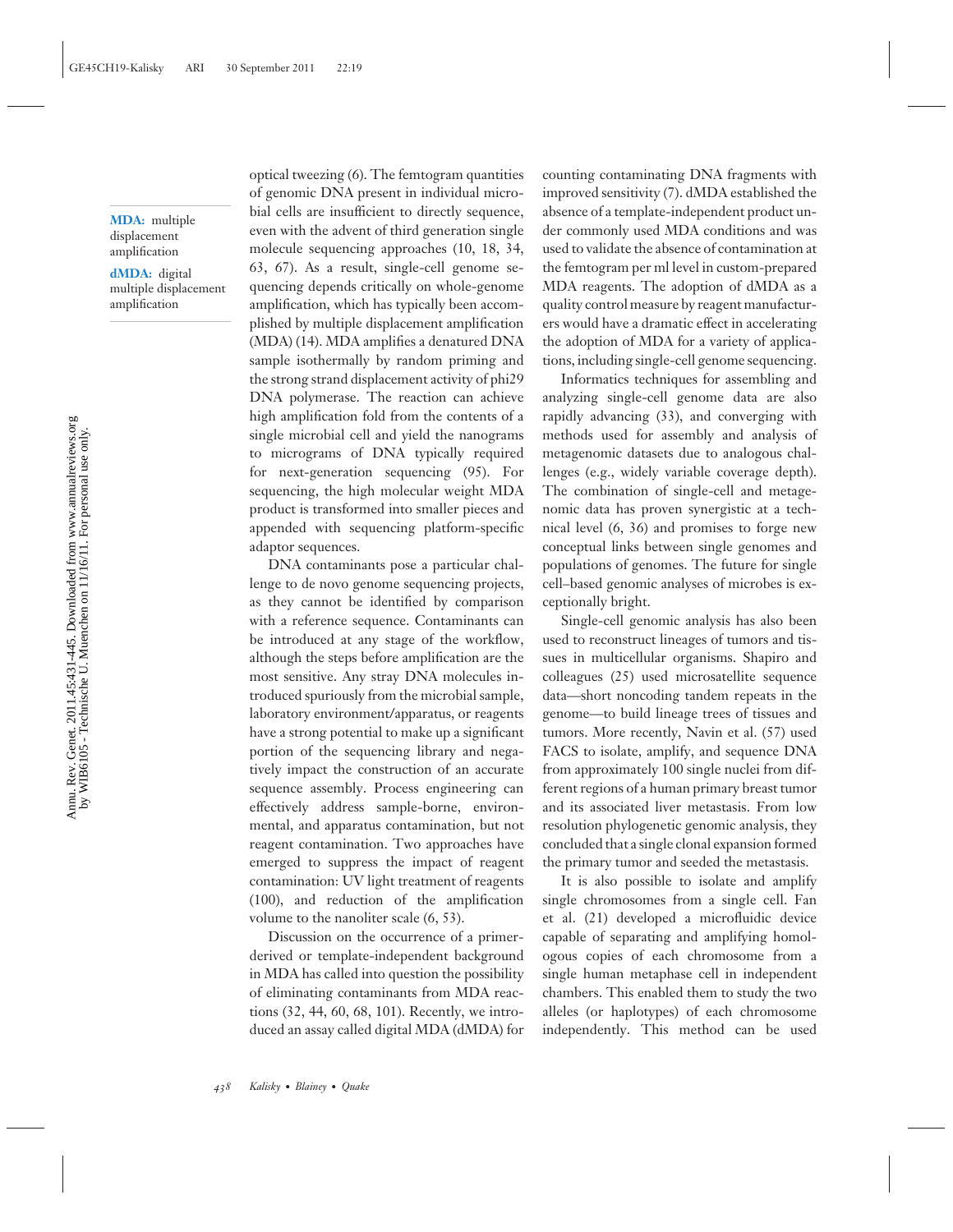to obtain accurate haplotype information in personal genome sequences, to understand meiotic recombination and to directly study the human leukocyte antigen haplotypes of an individual.

One of the main limitations on applying sequencing to single-cell genomes relates to artifacts of the amplification process. This process creates an uncontrolled bias, chimeras, and non-specific products. We believe that these limitations will be overcome to some extent in the near future by development of better amplification methods and by spatially isolating individual chromosomes, and this remains an area of active research.

#### **SUMMARY: GENERAL CHARACTERISTICS OF SINGLE-CELL GENOMIC TECHNOLOGIES**

In this review, we presented the main technologies used today for single-cell genomic studies. These technologies are used for diverse applications ranging from understanding tissue development and cancer to identifying genetic disease, discovering new microbes, and reconstructing lineages and haplotypes.

Single-cell genomic technologies can be characterized by the following parameters: (*a*) throughput in number of cells; (*b*) throughput in number of genes; (*c*) what does the

**Table 1 A summary of the main genomic technologies for single cell analysis. Each technology is characterized by its throughput and capabilities, and is suitable for different applications. Throughput in terms of number of cells or genes is approximate**

| <b>Technology</b>                                               | Number of<br>cells          | <b>Number</b><br>of genes | What does the technique<br>detect?                                                               | <b>Capabilities</b>                                                                                                                             |
|-----------------------------------------------------------------|-----------------------------|---------------------------|--------------------------------------------------------------------------------------------------|-------------------------------------------------------------------------------------------------------------------------------------------------|
|                                                                 |                             |                           |                                                                                                  |                                                                                                                                                 |
| mRNA fluorescent in situ<br>hybridization (FISH)                | 100                         | $3 - 4$                   | Fluorescently tagged mRNA<br>molecules                                                           | Fixed tissues or cells                                                                                                                          |
| Flow cytometry                                                  | Thousands<br>per hour       | $\sim$ 18                 | General cell characteristics and<br>fluorescently tagged antibodies<br>bound to proteins in cell | Live cells<br>Dissociated tissue<br>Membrane bound proteins (mainly)                                                                            |
| Single cell quantitative<br>polymerase chain<br>reaction (qPCR) | $1 - 100$                   | $3 - 4$                   | qPCR threshold cycles that<br>reflect the original amount of<br>target mRNA/DNA in sample        | Lysed cells<br>Long time per reaction<br>Many reactions required (number<br>of reactions = number of cells $\times$<br>number of genes)         |
| Multiplex qPCR on<br>microfluidic chips                         | Few<br>hundreds to<br>1,000 | 96 at a time              | qPCR threshold cycles that<br>reflect the original amount of<br>target mRNA/DNA in sample        | Lysed cells<br>Many reactions multiplexed on<br>chip                                                                                            |
| Single cell microarray                                          | $1 - 10$                    | 20,000                    | Hybridization of sample to<br>oligonucleotide probes<br>representing genes                       | Lysed cells<br>Uncontrolled amplification bias<br>Tiling arrays can detect noncoding<br>regions and splice variants.                            |
| Single cell sequencing                                          | $1 - 10$                    | 20,000                    | Assembled sequence reads                                                                         | Lysed cells<br>Can detect non-coding regions and<br>splice variants<br>Uncontrolled amplification bias<br>Multiplexing samples with<br>barcodes |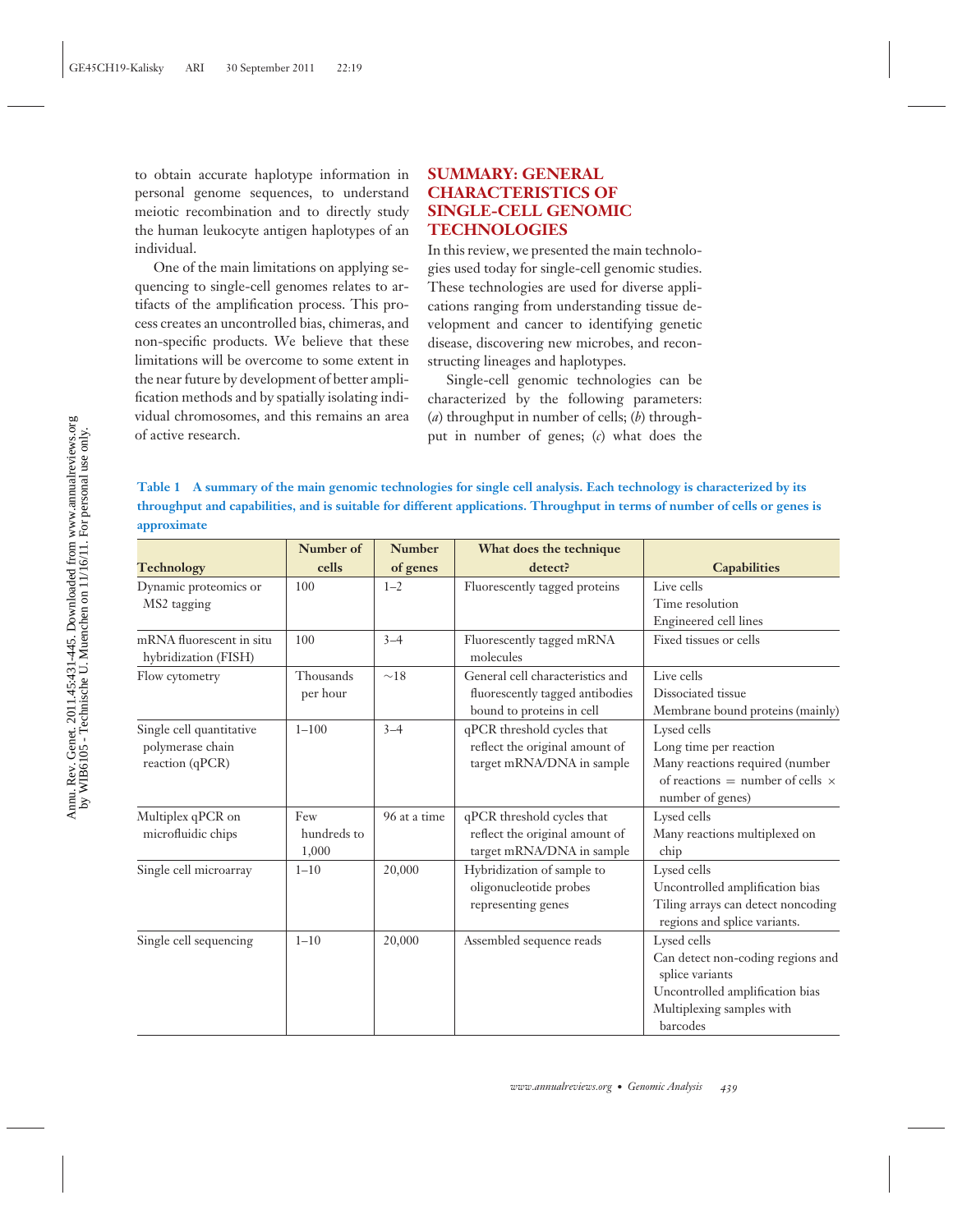technique actually measure? (e.g., does it provide time resolution? Does it measure analog or digital quantities?); and  $(d)$  what is the measurement precision and bias? Given that these characteristics usually compromise each other, different technologies are used for different applications. Sometimes a combination of technologies is needed. For example, FACS is used to isolate single cells that are enriched for stemness markers, followed by single-cell qPCR or sequencing to analyze the enriched population. In **Table 1**, we summarize the main characteristics of each technology discussed.

Tools enabling the study of cells' genomic contents and expression empower discovery and analysis across a broad swath of bioscience. Genetic and phenotypic heterogeneity among cells is the rule, not the exception, in tissues and natural populations of microbes, and single-cell techniques are the most powerful methods for resolving such cell-to-cell variation. Increasingly, this heterogeneity is being linked to the development, dynamics, function, and dysfunction of tissues and microbial communities. Discovery of the genomic sequences of uncultivated microbes benefits tremendously from single-cell techniques, as does elucidation of the sequence and structure of human genomes from complex primary tissue. Signatures of rare diseased cells and clues to unravel molecular etiology are emerging from single-cell gene expression data. The most informative future studies will link genomic data from single cells to their microscopic physical and biological context.

#### **SUMMARY POINTS**

- 1. The cell is the basic quantum of life. Understanding complex biological systems such as a developing embryo, a tumor, or a microbial ecosystem requires understanding the behavior and heterogeneity of the individual cells that constitute the system and their interactions.
- 2. Advanced imaging techniques in combination with fluorescent antibodies, genetically encoded fluorescent proteins, and molecular probes enable visualization of cells, proteins, and nucleic acids in live and fixed cells.
- 3. FACS allows characterization of tens of thousands of single cells and isolation of different cell populations according to their characteristics.
- 4. qPCR can amplify, detect, and accurately measure nucleic acids in single cells down to single molecule resolution.
- 5. Microarrays and sequencing technologies enable measurement of thousands of genes at once from single cells and can detect noncoding regions and splice variants. For single-cell quantities amplification is required, which may introduce bias and non-specific products.
- 6. DNA contaminants pose a particular challenge to single-cell de novo genome sequencing, as they cannot be identified by comparison with a reference sequence.
- 7. Microfluidic devices can be used for combinatorial mixing of thousands of qPCR reactions in parallel and can provide high mRNA-to-cDNA efficiency and decreased risk of contamination.

#### **FUTURE ISSUES**

1. There is currently a need to improve the throughput of single-cell gene expression methods with respect to number of cells and number of genes that can be measured at once.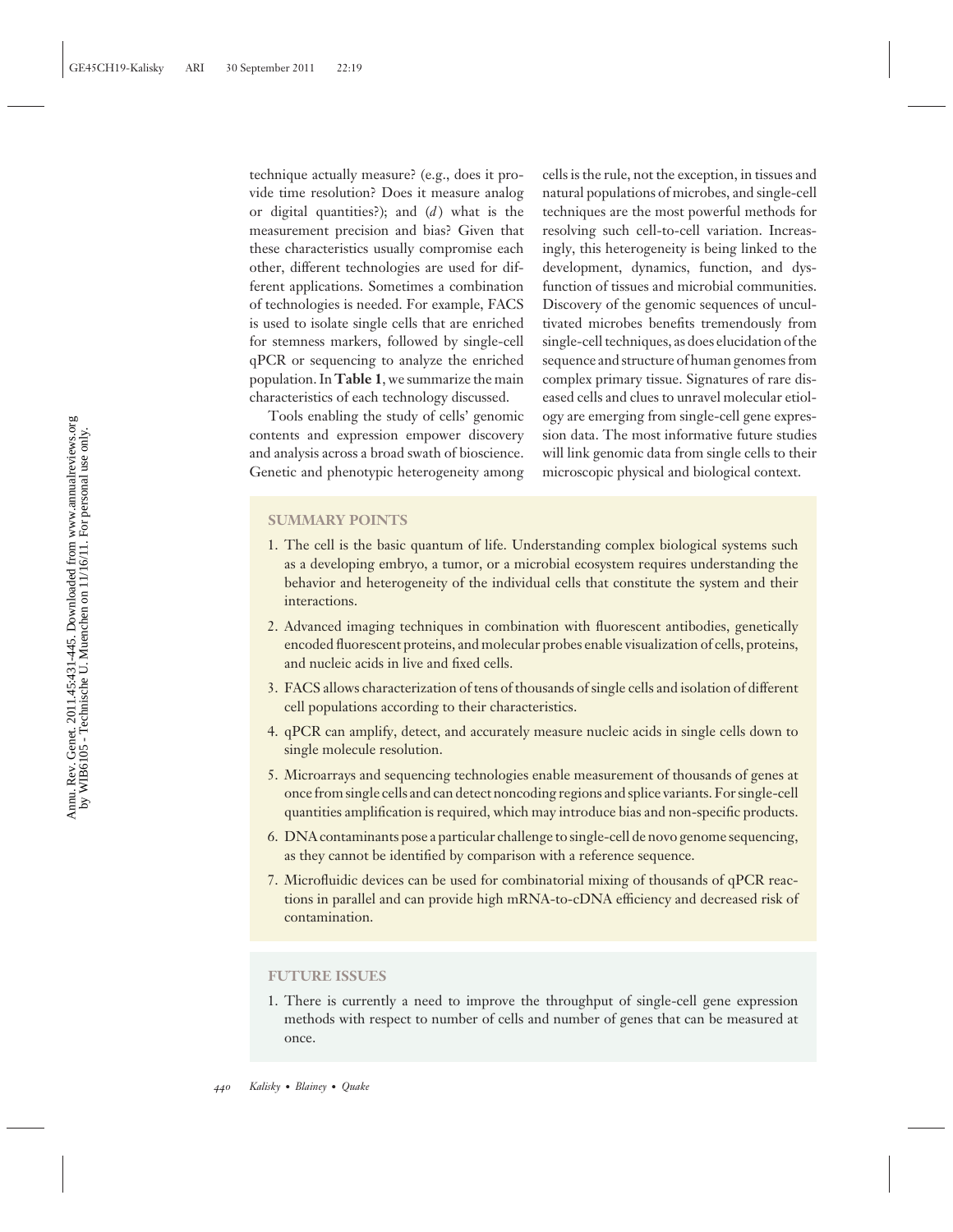- 2. Existing techniques for whole-genome/trancriptome amplification prior to sequencing suffer from bias and non-specific products that have to be characterized and eliminated. In particular, there is a need to develop methods for multiplexing samples and precise unbiased counting of molecules.
- 3. Devices for rapid isolation and characterization of single cells from small biological specimens and biopsies have to be improved in throughput and simplicity of use.
- 4. Future challenges include devising sensitive high-throughput assays for characterizing proteins, signaling, epigenetic, and metabolic states in single cells, and correlating these measurements with physiological characteristics.
- 5. There is a need to develop computational tools for understanding the biology that will become accessible through high-throughput single-cell data. These tools will most likely involve complex networks.

#### **DISCLOSURE STATEMENT**

S.R.Q. is a founder, consultant, and shareholder of Fluidigm Corporation.

#### **ACKNOWLEDGMENTS**

We wish to thank Ofir Goldberger and Arbel Tadmor for useful comments and references.

#### **LITERATURE CITED**

- 1. Al-Hajj M, Wicha MS, Benito-Hernandez A, Morrison SJ, Clarke MF. 2003. Prospective identification of tumorigenic breast cancer cells. *Proc. Natl. Acad. Sci. USA* 100:3983–88
- 2. Bendall SC, Simonds EF, Qiu P, Amir E-aD, Krutzik PO, et al. 2011. Single-cell mass cytometry of differential immune and drug responses across a human hematopoietic continuum. *Science* 332:687–96
- 3. Bengtsson M, Stahlberg A, Rorsman P, Kubista M. 2005. Gene expression profiling in single cells from the pancreatic islets of Langerhans reveals lognormal distribution of mRNA levels. *Genome Res.* 15:1388–92
- 4. Benoist C, Hacohen N. 2011. Flow cytometry, amped up. *Science* 332:677–78
- 5. Bertrand E, Chartrand P, Schaefer M, Shenoy SM, Singer RH, Long RM. 1998. Localization of ASH1 mRNA particles in living yeast. *Mol. Cell* 2:437–45
- 6. Blainey PC, Mosier AC, Potanina A, Francis CA, Quake SR. 2011. Genome of a low-salinity ammoniaoxidizing archaeon determined by single-cell and metagenomic analysis. *PLoS ONE* 6(2):e16626
- 7. Blainey PC, Quake SR. 2010. Digital MDA for enumeration of total nucleic acid contamination. *Nucleic Acids Res.* 39(4):e19
- 8. Bontoux N, Dauphinot L, Vitalis T, Studer V, Chen Y, et al. 2008. Integrating whole transcriptome assays on a lab-on-a-chip for single cell gene profiling. *Lab Chip* 8:443–50
- 9. Chiang MK, Melton DA. 2003. Single-cell transcript analysis of pancreas development. *Dev. Cell* 4:383– 03
- 10. Chin C-S, Sorenson J, Harris JB, Robins WP, Charles RC, et al. 2011. The origin of the Haitian cholera outbreak strain. *N. Engl. J. Med.* 364:33–42
- 11. Cohen AA, Geva-Zatorsky N, Eden E, Frenkel-Morgenstern M, Issaeva I, et al. 2008. Dynamic proteomics of individual cancer cells in response to a drug. *Science* 322:1511–16
- 12. Coons AH. 1971. The development of immunohistochemistry. *Ann. N. Y. Acad. Sci.* 177:5–9
- 13. Dalerba P, Dylla SJ, Park IK, Liu R,Wang X, et al. 2007. Phenotypic characterization of human colorectal cancer stem cells. *Proc. Natl. Acad. Sci. USA* 104:10158–63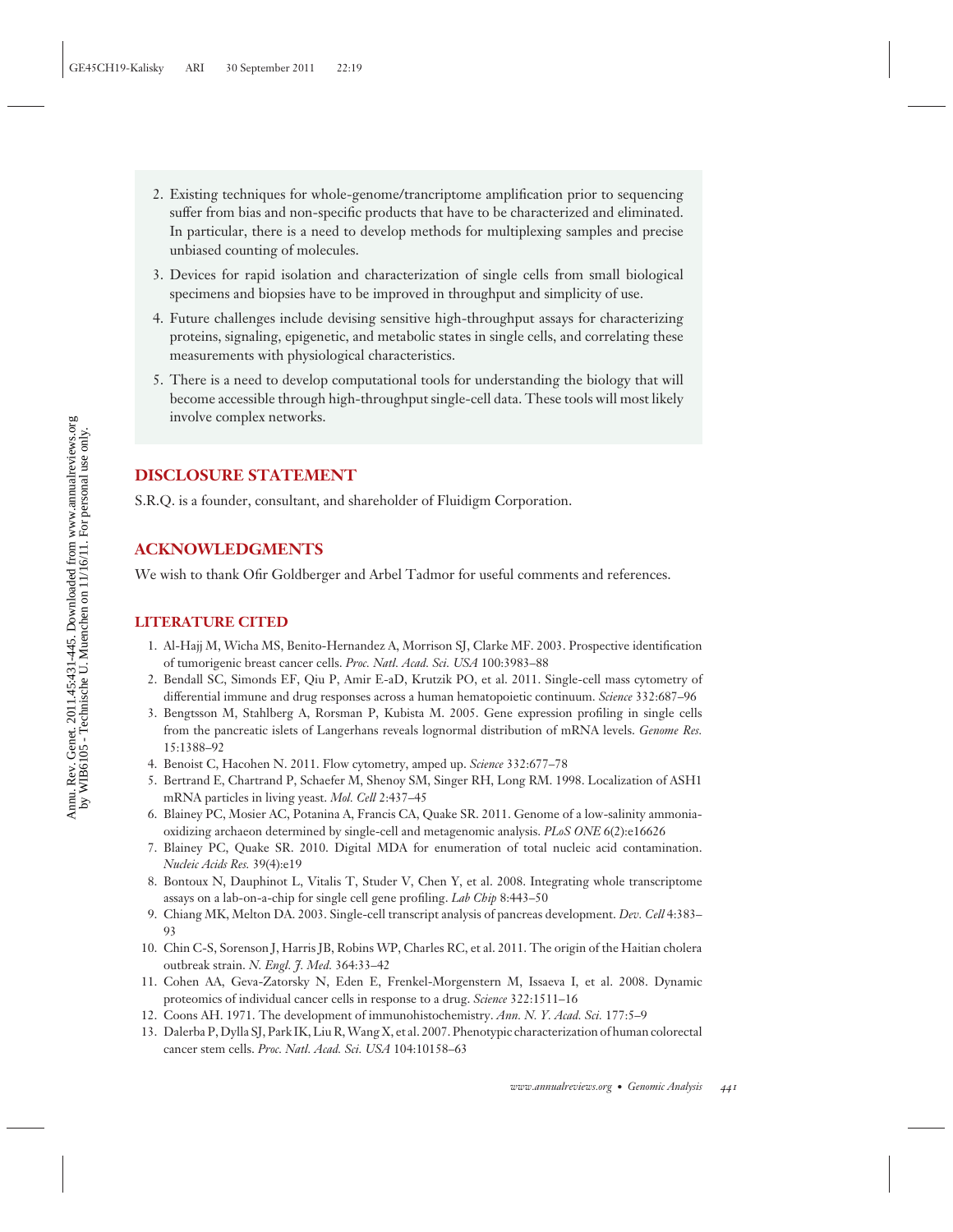- 14. Dean FB, Nelson JR, Giesler TL, Lasken RS. 2001. Rapid amplification of plasmid and phage DNA using Phi 29 DNA polymerase and multiply-primed rolling circle amplification. *Genome Res.* 11:1095–99
- 15. Diehn M, Cho RW, Lobo NA, Kalisky T, Dorie MJ, et al. 2009. Association of reactive oxygen species levels and radioresistance in cancer stem cells. *Nature* 458:780–83
- 16. Dulac C, Axel R. 1995. A novel family of genes encoding putative pheromone receptors in mammals. *Cell* 83:195–206
- 17. Eberwine J, Yeh H, Miyashiro K, Cao Y, Nair S, et al. 1992. Analysis of gene expression in single live neurons. *Proc. Natl. Acad. Sci. USA* 89:3010–14
- 18. Eid J, Fehr A, Gray J, Luong K, Lyle J, et al. 2009. Real-Time DNA sequencing from single polymerase molecules. *Science* 323:133–38.
- 19. Elowitz MB, Levine AJ, Siggia ED, Swain PS. 2002. Stochastic gene expression in a single cell. *Science* 297:1183–86
- 20. Falconnet D, Niemisto A, Taylor RJ, Ricicova M, Galitski T, et al. 2011. High-throughput tracking of single yeast cells in a microfluidic imaging matrix. *Lab Chip* 11:466–73
- 21. Fan HC, Wang J, Potanina A, Quake SR. 2011. Whole-genome molecular haplotyping of single cells. *Nat. Biotechnol.* 29:51–57
- 22. Femino AM, Fay FS, Fogarty K, Singer RH. 1998. Visualization of single RNA transcripts in situ. *Science* 280:585–90
- 23. Flatz L, Roychoudhuri R, Honda M, Filali-Mouhim A, Goulet JP, et al. 2011. Single-cell gene-expression profiling reveals qualitatively distinct CD8 T cells elicited by different gene-based vaccines. *Proc. Natl. Acad. Sci. USA* 108:5724–29
- 24. Friedman N, Cai L, Xie XS. 2006. Linking stochastic dynamics to population distribution: an analytical framework of gene expression. *Phys. Rev. Lett.* 97:168302
- 25. Frumkin D, Wasserstrom A, Itzkovitz S, Stern T, Harmelin A, et al. 2008. Cell lineage analysis of a mouse tumor. *Cancer Res.* 68:5924–31
- 26. Fu GK, Hu J, Wang P-H, Fodor SP. 2011. Counting individual DNA molecules by the stochastic attachment of diverse labels. *Proc. Natl. Acad. Sci. USA* 108:9026–31
- 27. Golding I, Cox EC. 2004. RNA dynamics in live *Escherichia coli* cells. *Proc. Natl. Acad. Sci. USA*101:11310– 15
- 28. Golding I, Paulsson J, Zawilski SM, Cox EC. 2005. Real-time kinetics of gene activity in individual bacteria. *Cell* 123:1025–36
- 29. Gomez-Sjoberg R, Leyrat AA, Pirone DM, Chen CS, Quake SR. 2007. Versatile, fully automated, microfluidic cell culture system. *Anal. Chem.* 79:8557–63
- 30. Gonzalez-Roca E, Garcia-Albeniz X, Rodriguez-Mulero S, Gomis RR, Kornacker K, Auer H. 2010. Accurate expression profiling of very small cell populations. *PLoS ONE* 5:e14418
- 31. Guo G, Huss M, Tong GQ, Wang C, Li Sun L, et al. 2010. Resolution of cell fate decisions revealed by single-cell gene expression analysis from zygote to blastocyst. *Dev. Cell* 18:675–85
- 32. Handyside AH, Robinson MD, Simpson RJ, Omar MB, Shaw MA, et al. 2004. Isothermal whole genome amplification from single and small numbers of cells: a new era for preimplantation genetic diagnosis of inherited disease. *Mol. Hum. Reprod.* 10:767–72
- 33. Harrington ED, Arumugam M, Raes J, Bork P, Relman DA. 2010. SmashCell: a software framework for the analysis of single-cell amplified genome sequences. *Bioinformatics* 26:2979–80
- 34. Harris TD, Buzby PR, Babcock H, Beer E, Bowers J, et al, 2008. Single-molecule DNA sequencing of a viral genome. *Science* 320:106–9
- 35. Heid CA, Stevens J, Livak KJ, Williams PM. 1996. Real time quantitative PCR. *Genome Res.* 6:986–94
- 36. Hess M, Sczyrba A, Egan R, Kim T-W, Chokhawala H, et al. 2011. Metagenomic discovery of biomassdegrading genes and genomes from cow rumen. *Science* 331:463–67
- 37. Iscove NN, Barbara M, Gu M, Gibson M, Modi C, Winegarden N. 2002. Representation is faithfully preserved in global cDNA amplified exponentially from sub-picogram quantities of mRNA. *Nat. Biotechnol.* 20:940–43
- 38. Kalyuzhnaya MG, Zabinsky R, Bowerman S, Baker DR, Lidstrom ME, Chistoserdova L. 2006. Fluorescence in situ hybridization-flow cytometry-cell sorting-based method for separation and enrichment of type I and type II methanotroph populations. *Appl. Environ. Microbiol.* 72:4293–301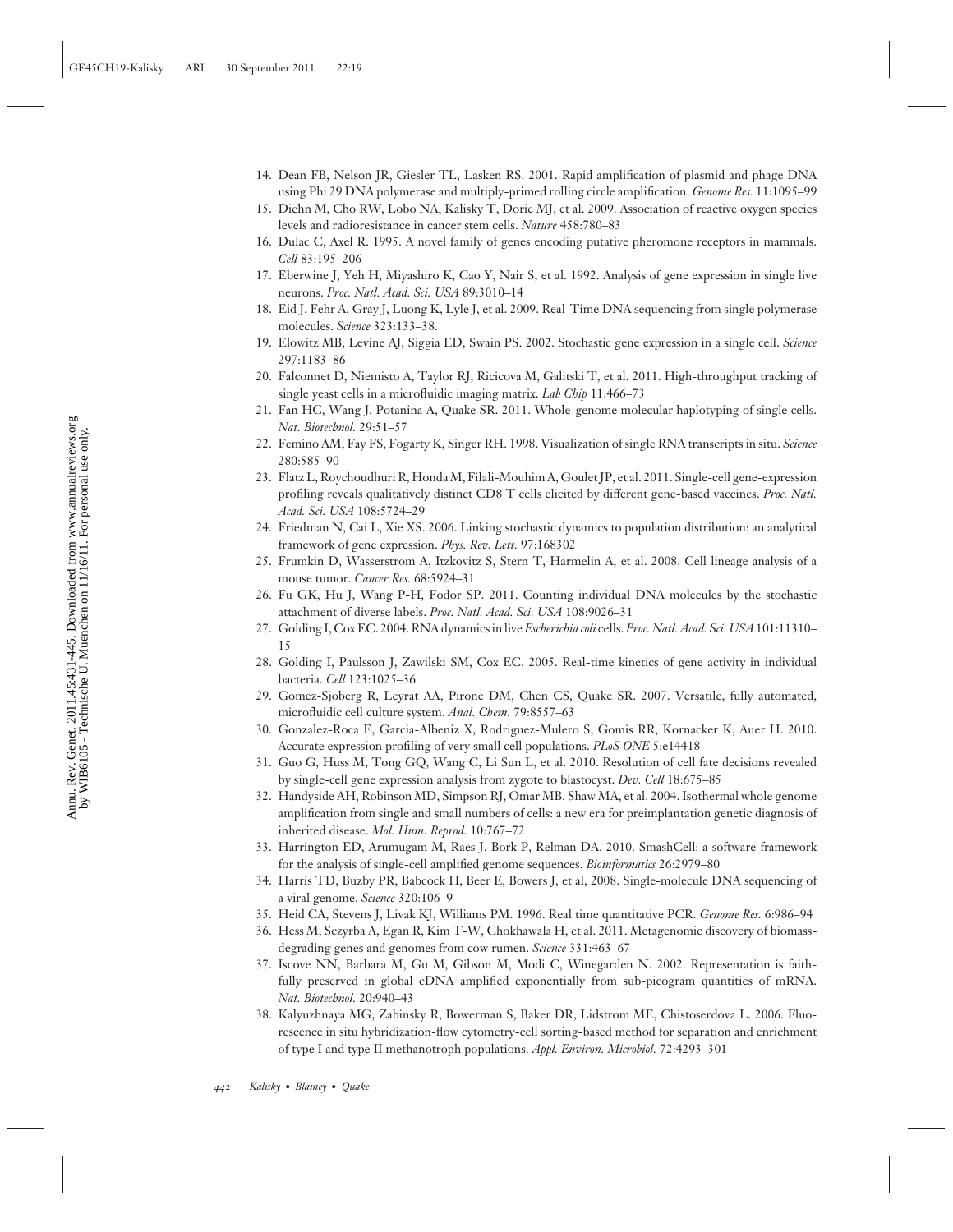- 39. Kamme F, Salunga R, Yu J, Tran DT, Zhu J, et al. 2003. Single-cell microarray analysis in hippocampus CA1: demonstration and validation of cellular heterogeneity. *J. Neurosci.* 23:3607–15
- 40. Kralj JG, Player A, Sedrick H, Munson MS, Petersen D, et al. 2009. T7-based linear amplification of low concentration mRNA samples using beads and microfluidics for global gene expression measurements. *Lab Chip* 9:917–24
- 41. Kurimoto K, Yabuta Y, Ohinata Y, Saitou M. 2007. Global single-cell cDNA amplification to provide a template for representative high-density oligonucleotide microarray analysis. *Nat. Protoc.* 2:739–52
- 42. Kurn N, Chen P, Heath JD, Kopf-Sill A, Stephens KM, Wang S. 2005. Novel isothermal, linear nucleic acid amplification systems for highly multiplexed applications. *Clin. Chem.* 51:1973–81
- 43. Lambolez B, Audinat E, Bochet P, Crepel F, Rossier J. 1992. AMPA receptor subunits expressed by single Purkinje cells. *Neuron* 9:247–58
- 44. Lao K, Xu NL, Straus NA. 2008. Whole genome amplification using single-primer PCR. *Biotechnol. J.* 3:378–82
- 45. Lashkari DA, DeRisi JL, McCusker JH, Namath AF, Gentile C, et al. 1997. Yeast microarrays for genome wide parallel genetic and gene expression analysis. *Proc. Natl. Acad. Sci. USA* 94:13057–62
- 46. Levsky JM, Singer RH. 2003. Gene expression and the myth of the average cell. *Trends Cell Biol.* 13:4–6
- 47. Li HH, Gyllensten UB, Cui XF, Saiki RK, Erlich HA, Arnheim N. 1988. Amplification and analysis of DNA sequences in single human sperm and diploid cells. *Nature* 335:414–17
- 48. Lichtman JW, Livet J, Sanes JR. 2008. A technicolour approach to the connectome. *Nat. Rev. Neurosci.* 9:417–22
- 49. Liu J, Hansen C, Quake SR. 2003. Solving the "world-to-chip" interface problem with a microfluidic matrix. *Anal. Chem.* 75:4718–23
- 50. Livet J, Weissman TA, Kang H, Draft RW, Lu J, et al. 2007. Transgenic strategies for combinatorial expression of fluorescent proteins in the nervous system. *Nature* 450:56–62
- 51. Luo L, Salunga RC, Guo H, Bittner A, Joy KC, et al. 1999. Gene expression profiles of laser-captured adjacent neuronal subtypes. *Nat. Med.* 5:117–22
- 52. Marcus JS, Anderson WF, Quake SR. 2006. Microfluidic single-cell mRNA isolation and analysis. *Anal. Chem.* 78:3084–89
- 53. Marcy Y, Ouverney C, Bik EM, Losekann T, Ivanova N, et al. 2007. Dissecting biological "dark matter" with single-cell genetic analysis of rare and uncultivated TM7 microbes from the human mouth. *Proc. Natl. Acad. Sci. USA* 104:11889–94
- 54. Matz M, Shagin D, Bogdanova E, Britanova O, Lukyanov S, et al. 1999. Amplification of cDNA ends based on template-switching effect and step-out PCR. *Nucleic Acids Res.* 27:1558–60
- 55. Mock T, Samanta MP, Iverson V, Berthiaume C, Robison M, et al. 2008. Whole-genome expression profiling of the marine diatom *Thalassiosira pseudonana* identifies genes involved in silicon bioprocesses. *Proc. Natl. Acad. Sci. USA* 105:1579–84
- 56. Mortazavi A, Williams BA, McCue K, Schaeffer L, Wold B. 2008. Mapping and quantifying mammalian transcriptomes by RNA-Seq. *Nat. Methods* 5:621–28
- 57. Navin N, Kendall J, Troge J, Andrews P, Rodgers L, et al. 2011. Tumour evolution inferred by single-cell sequencing. *Nature* 472:90–94
- 58. Neumann B, Held M, Liebel U, Erfle H, Rogers P, et al. 2006. High-throughput RNAi screening by time-lapse imaging of live human cells. *Nat. Methods* 3:385–90
- 59. Neumann B, Walter T, Heriche JK, Bulkescher J, Erfle H, et al. 2010. Phenotypic profiling of the human genome by time-lapse microscopy reveals cell division genes. *Nature* 464:721–27
- 60. Pan X, Urban AE, Palejev D, Schulz V, Grubert F, et al. 2008. A procedure for highly specific, sensitive, and unbiased whole-genome amplification. *Proc. Natl. Acad. Sci. USA* 105:15499–504
- 61. Paulsson J. 2004. Summing up the noise in gene networks. *Nature* 427:415–18
- 62. Petriv OI, Kuchenbauer F, Delaney AD, Lecault V, White A, et al. 2010. Comprehensive microRNA expression profiling of the hematopoietic hierarchy. *Proc. Natl. Acad. Sci. USA* 107:15443–48
- 63. Pushkarev D, Neff NF, Quake SR. 2009. Single-molecule sequencing of an individual human genome. *Nat. Biotech.* 27:847–50
- 64. Raj A, Peskin CS, Tranchina D, Vargas DY, Tyagi S. 2006. Stochastic mRNA synthesis in mammalian cells. *PLoS Biol.* 4:e309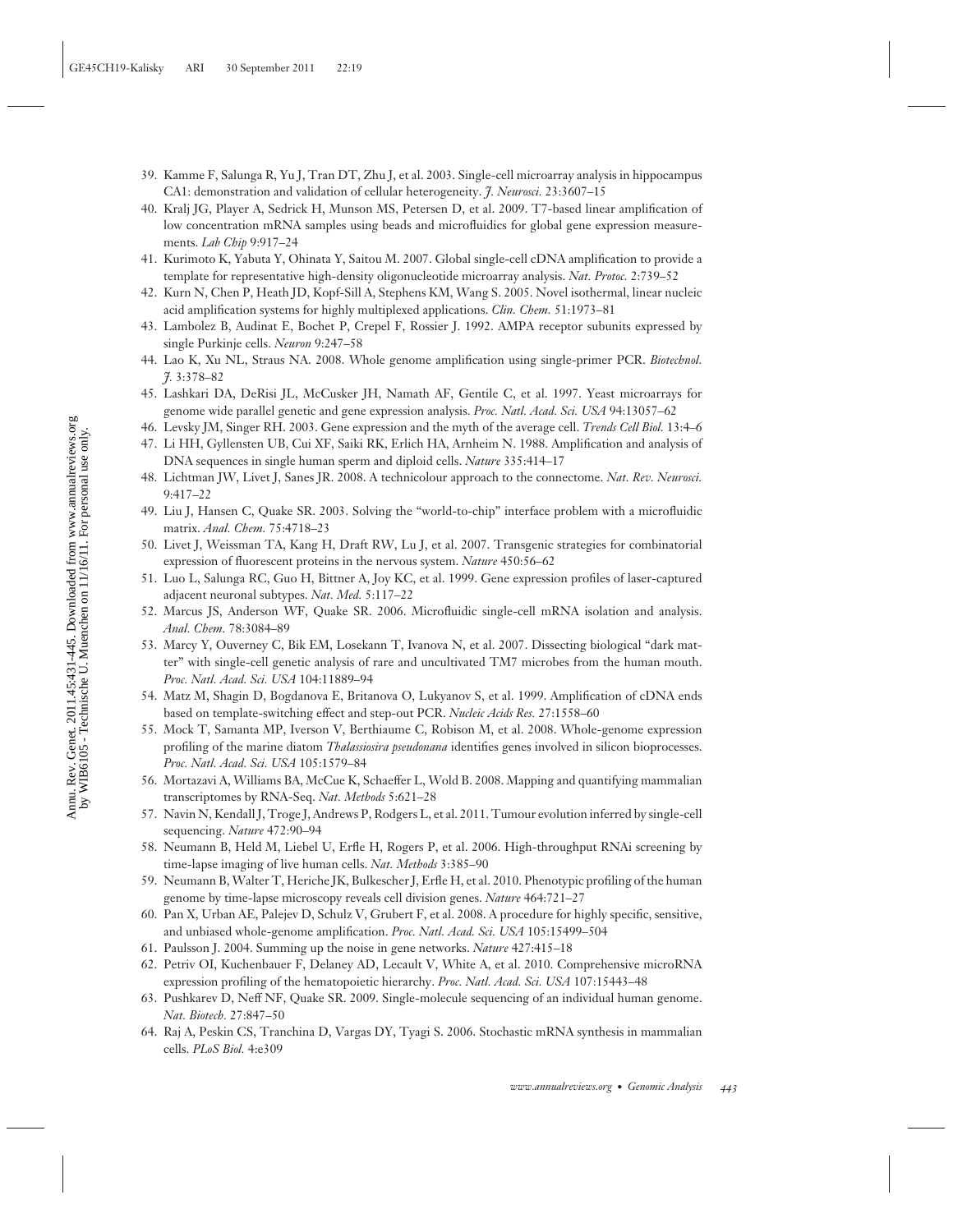- 65. Raj A, Rifkin SA, Andersen E, van Oudenaarden A. 2010. Variability in gene expression underlies incomplete penetrance. *Nature* 463:913–18
- 66. Raj A, van den Bogaard P, Rifkin SA, van Oudenaarden A, Tyagi S. 2008. Imaging individual mRNA molecules using multiple singly labeled probes. *Nat. Methods* 5:877–89
- 67. Rasko DA, Webster DR, Sahl JW, Bashir A, Boisen N, et al. 2011. Origins of the *E. coli* strain causing an outbreak of hemolytic-uremic syndrome in Germany. *N. Engl. J. Med.* 365:709–17
- 68. Rodrigue S, Malmstrom RR, Berlin AM, Birren BW, Henn MR, Chisholm SW. 2009. Whole genome amplification and de novo assembly of single bacterial cells. *PLoS ONE* 4:e6864
- 69. Sachs K, Perez O, Pe'er D, Lauffenburger DA, Nolan GP. 2005. Causal protein-signaling networks derived from multiparameter single-cell data. *Science* 308:523–29
- 70. Schena M, Shalon D, Davis RW, Brown PO. 1995. Quantitative monitoring of gene expression patterns with a complementary DNA microarray. *Science* 270:467–70
- 71. Shackleton M, Vaillant F, Simpson KJ, Stingl J, Smyth GK, et al. 2006. Generation of a functional mammary gland from a single stem cell. *Nature* 439:84–88
- 72. Shapiro HM. 2003. *Practical Flow Cytometry*. New York: Wiley-Liss
- 73. Shinar G, Feinberg M. 2010. Structural sources of robustness in biochemical reaction networks. *Science* 327:1389–91
- 74. Sigal A, Danon T, Cohen A, Milo R, Geva-Zatorsky N, et al. 2007. Generation of a fluorescently labeled endogenous protein library in living human cells. *Nat. Protoc.* 2:1515–27
- 75. Spangrude GJ, Heimfeld S, Weissman IL. 1988. Purification and characterization of mouse hematopoietic stem cells. *Science* 241:58–62
- 76. Spurgeon SL, Jones RC, Ramakrishnan R. 2008. High throughput gene expression measurement with real time PCR in a microfluidic dynamic array. *PLoS ONE* 3(2): e1662
- 77. Stahlberg A, Andersson D, Aurelius J, Faiz M, Pekna M, et al. 2010. Defining cell populations with single-cell gene expression profiling: correlations and identification of astrocyte subpopulations. *Nucleic Acids Res.* 39:e24
- 78. Stingl J, Eirew P, Ricketson I, Shackleton M, Vaillant F, et al. 2006. Purification and unique properties of mammary epithelial stem cells. *Nature* 439:993–97
- 79. Stolc V, SamantaMP, TongprasitW, Sethi H, Liang S, et al. 2005. Identification of transcribed sequences in *Arabidopsis thaliana* by using high-resolution genome tiling arrays. *Proc. Natl. Acad. Sci. USA* 102:4453– 58
- 80. Streit A, Sommer RJ. 2010. Genetics: Random expression goes binary. *Nature* 463:891–92
- 81. Tang F, Barbacioru C, Bao S, Lee C, Nordman E, et al. 2010. Tracing the derivation of embryonic stem cells from the inner cell mass by single-cell RNA-Seq analysis. *Cell Stem Cell* 6:468–78
- 82. Tang F, Barbacioru C, Nordman E, Li B, Xu N, et al. 2010. RNA-Seq analysis to capture the transcriptome landscape of a single cell. *Nat. Protoc.* 5:516–35
- 83. Tang F, Barbacioru C, Wang Y, Nordman E, Lee C, et al. 2009. mRNA-Seq whole-transcriptome analysis of a single cell. *Nat. Methods* 6:377–82
- 84. Tang F, Lao K, Surani MA. 2011. Development and applications of single-cell transcriptome analysis. *Nat. Methods* 8:S6–11
- 85. Taniguchi Y, Choi PJ, Li GW, Chen H, Babu M, et al. 2010. Quantifying *E. coli* proteome and transcriptome with single-molecule sensitivity in single cells. *Science* 329:533–38
- 86. Tay S, Hughey JJ, Lee TK, Lipniacki T, Quake SR, Covert MW. 2010. Single-cell NF-κB dynamics reveal digital activation and analogue information processing. *Nature* 466:267–71
- 87. Tietjen I, Rihel JM, Cao Y, Koentges G, Zakhary L, Dulac C. 2003. Single-cell transcriptional analysis of neuronal progenitors. *Neuron* 38:161–75
- 88. Topalidou I, van Oudenaarden A, ChalfieM. 2011.*Caenorhabditis elegans* aristaless/Arx gene *alr-1* restricts variable gene expression. *Proc. Natl. Acad. Sci. USA* 108:4063–68
- 89. Trask BJ. 2002. Human cytogenetics: 46 chromosomes, 46 years and counting. *Nat. Rev. Genet.* 3:769–78
- 90. Trask BJ, Mefford H, van den Engh G, Massa HF, Juyal RC, et al. 1996. Quantification by flow cytometry of chromosome-17 deletions in Smith-Magenis syndrome patients. *Hum. Genet.* 98:710–18
- 91. Van Gelder RN, von Zastrow ME, Yool A, Dement WC, Barchas JD, Eberwine JH. 1990. Amplified RNA synthesized from limited quantities of heterogeneous cDNA. *Proc. Natl. Acad. Sci. USA* 87:1663–67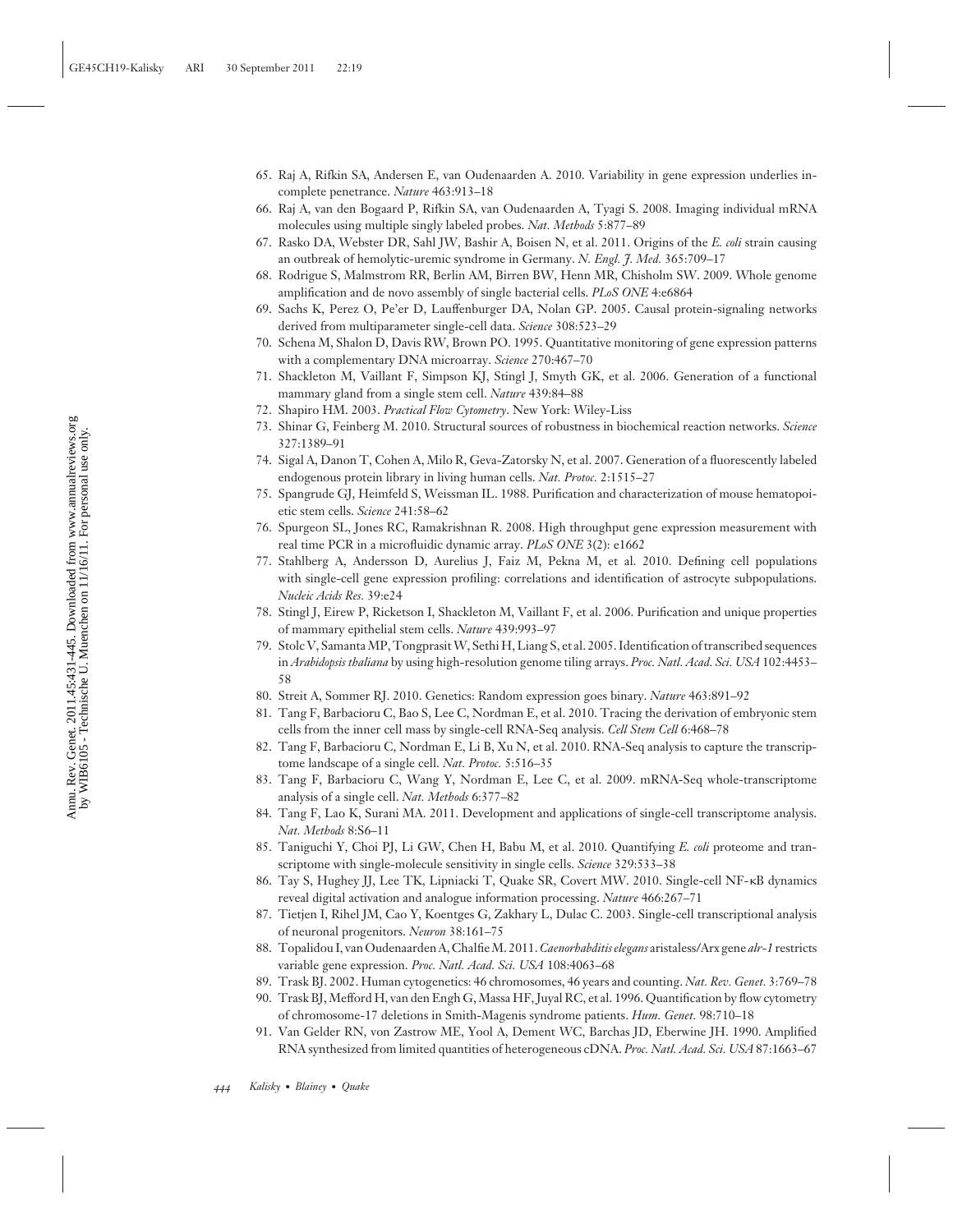- 92. Viollier PH, Thanbichler M, McGrath PT, West L, Meewan M, et al. 2004. Rapid and sequential movement of individual chromosomal loci to specific subcellular locations during bacterial DNA replication. *Proc. Natl. Acad. Sci. USA* 101:9257–62
- 93. Warren L, Bryder D, Weissman IL, Quake SR. 2006. Transcription factor profiling in individual hematopoietic progenitors by digital RT-PCR. *Proc. Natl. Acad. Sci. USA* 103:17807–12
- 94. Warren LA, Rossi DJ, Schiebinger GR, Weissman IL, Kim SK, Quake SR. 2007. Transcriptional instability is not a universal attribute of aging. *Aging Cell* 6:775–82
- 95. White RA 3rd, Blainey PC, Fan HC, Quake SR. 2009. Digital PCR provides sensitive and absolute calibration for high throughput sequencing. *BMC Genomics* 10:116
- 96. White AK, Vaninsberghe M, Petriv OI, Hamidi M, Sikorski D, Marra MA, et al. 2011. High-throughput microfluidic single-cell RT-qPCR. *Proc. Natl. Acad. Sci. USA* 108:13999–14004
- 97. Woyke T, Tighe D, Mavromatis K, Clum A, Copeland A, et al. 2010. One bacterial cell, one complete genome. *PLoS ONE* 5:e10314
- 98. Woyke T, Xie G, Copeland A, Gonzalez JM, Han C, et al. 2009. Assembling the marine metagenome, one cell at a time. *PLoS ONE* 4:e5299
- 99. Xu W, Seok J, Mindrinos MN, Schweitzer AC, Jiang H, et al. 2011. Human transcriptome array for high-throughput clinical studies. *Proc. Natl. Acad. Sci. USA* 108:3707–12
- 100. Zhang K, Martiny AC, Reppas NB, Barry KW, Malek J, et al. 2006. Sequencing genomes from single cells by polymerase cloning. *Nat. Biotechnol.* 24:680–86
- 101. Zhang L, Cui X, Schmitt K, Hubert R, Navidi W, Arnheim N. 1992. Whole genome amplification from a single cell: implications for genetic analysis. *Proc. Natl. Acad. Sci. USA* 89:5847–51
- 102. Zhong JF, Chen Y, Marcus JS, Scherer A, Quake SR, et al. 2008. A microfluidic processor for gene expression profiling of single human embryonic stem cells. *Lab Chip* 8:68–74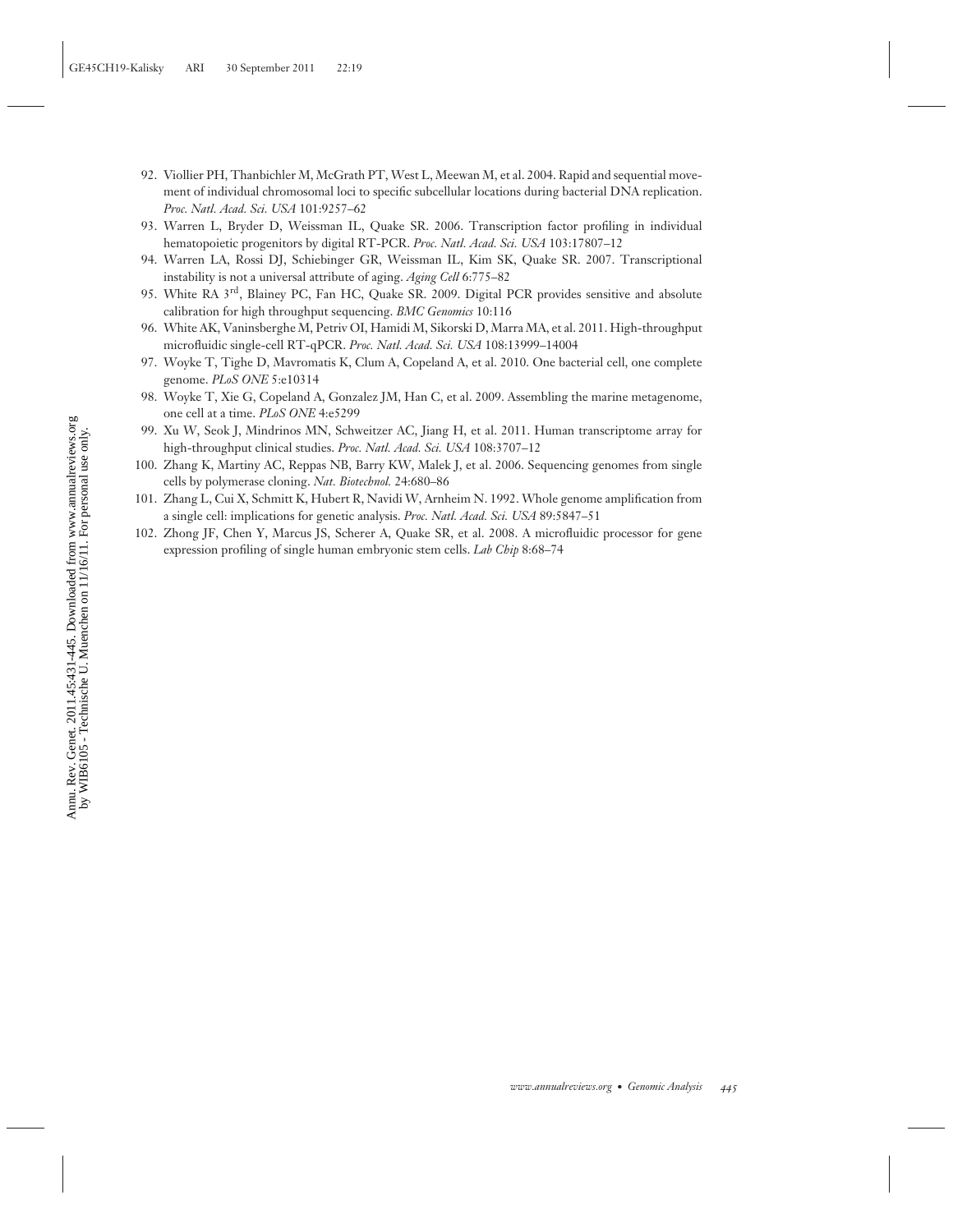# Volume 45, 2011 Contents

| Comparative Genetics and Genomics of Nematodes: Genome<br>Structure, Development, and Lifestyle                                              |
|----------------------------------------------------------------------------------------------------------------------------------------------|
| Uncovering the Mystery of Gliding Motility in the Myxobacteria                                                                               |
| Genetics and Control of Tomato Fruit Ripening and Quality Attributes                                                                         |
| Toxin-Antitoxin Systems in Bacteria and Archaea                                                                                              |
| Genetic and Epigenetic Networks in Intellectual Disabilities                                                                                 |
| Axis Formation in Hydra                                                                                                                      |
| The Rules of Engagement in the Legume-Rhizobial Symbiosis<br>Giles E.D. Oldroyd, Jeremy D. Murray, Philip S. Poole, and J. Allan Downie  119 |
| A Genetic Approach to the Transcriptional Regulation<br>of Hox Gene Clusters                                                                 |
| V(D)J Recombination: Mechanisms of Initiation                                                                                                |
| Human Copy Number Variation and Complex Genetic Disease<br>Santhosh Girirajan, Catarina D. Campbell, and Evan E. Eichler  203                |
| DNA Elimination in Ciliates: Transposon Domestication<br>and Genome Surveillance                                                             |
| Double-Strand Break End Resection and Repair Pathway Choice                                                                                  |